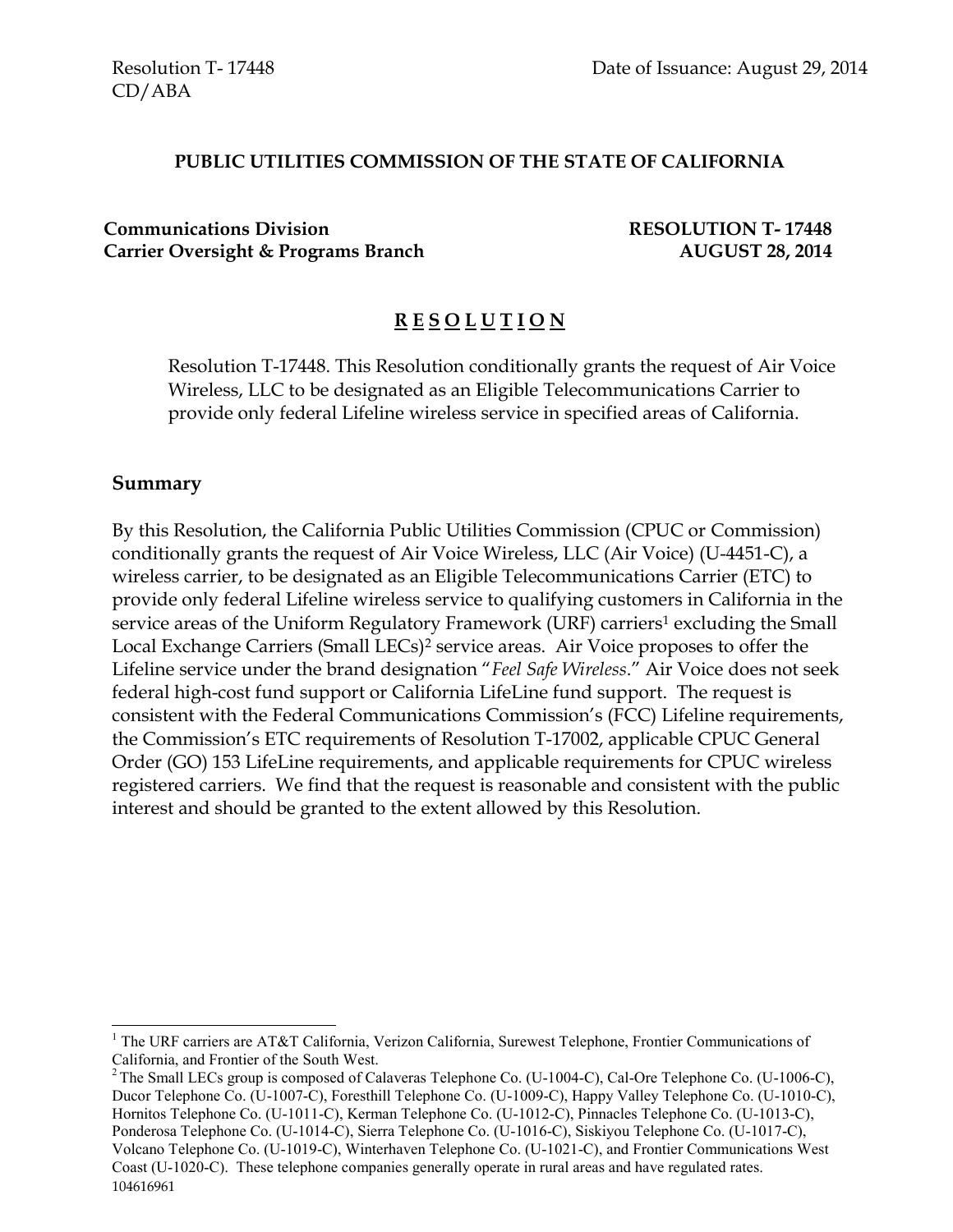# **Background**

Pursuant to federal law, 47 U.S.C. § 214(e)(2), a state commission may designate a common carrier as an ETC if it:

- offers the services supported by the federal Universal Service Fund (USF) either by using its own facilities, resale, or both, and
- advertises the services and the related charges using advertising media of general distribution.

Once designated an ETC, the FCC then authorizes the ETC to receive federal USF support for providing those services supported by the USF (e.g. local telephone service) in high-cost areas and to low-income customers.

The FCC established the ETC program to satisfy the statutory requirement of the Telecommunications Act of 1996.<sup>34</sup> The federal USF support creates an incentive for the telephone carriers to provide quality residential telephone services at an affordable rate to low-income consumers and/or those living in designated high-cost areas, e.g. rural areas.

47 C.F.R. § 54 contains the FCC's Universal Service rules issued to implement § 254 of the Telecommunications Act regarding universal service. Sections 54.400 – 54.422 address federal Lifeline service. Section 54.401 defines Lifeline as a non-transferrable retail service offering for which qualifying low-income consumers pay a reduced charge for voice telephony service after applying the federal Lifeline support amount.<sup>5</sup>

## **FCC Orders**

The FCC has made significant changes to the federal Universal Service Program in the past several years. The following provides a brief summary of some of the relevant aspects of the FCC orders that address ETC matters:

**FCC 11-161 (November 18, 2011), the federal USF and Intercarrier Compensation (ICC) Transformation Order**, modified the definition of the services that are supported by the Federal USF by eliminating the FCC's former list of nine supported services and adopting a definition that is technology neutral, now focusing on service functionality instead of the technologies used and allowing services to be provided over any platform.<sup>6</sup>

l

 $347$  U.S.C. § 153(51) states that "a telecommunications carrier shall be treated as a common carrier under this chapter only to the extent that it is engaged in providing telecommunications services, except that the Commission shall determine whether the provision of fixed and mobile satellite service shall be treated as a common carriage."  $447$  U.S.C. § 214(e).

<sup>5</sup> 47 C.F.R. § 54.403.

<sup>&</sup>lt;sup>6</sup> In the Matter of Connect America Fund, A National Broadband Plan for Our Future, Establishing Just and *Reasonable Rates for Local Exchange Carriers, High-Cost Universal Service Support, Developing an Unified Intercarrier Compensation Regime, Federal-State Joint Board on Universal Service, Lifeline and Link-Up, Universal Service Reform – Mobility Fund*, WC Docket No. 10-90, GN Docket No. 09-51, WC Docket No. 07-135, WC Docket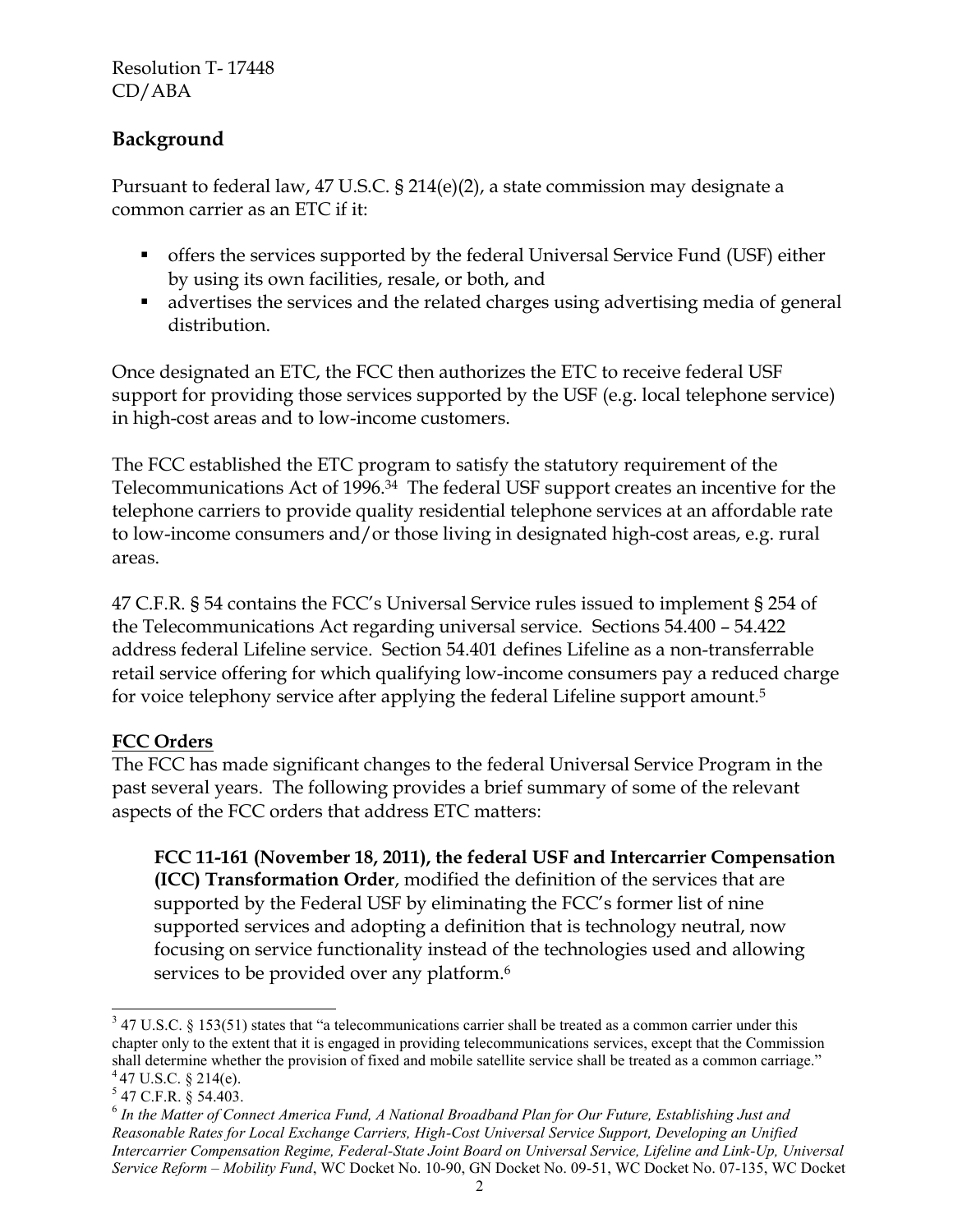In addition, the Order reformed the framework for ETC oversight by the FCC, state commissions, Tribal governments, and the Universal Service Administrative Company (USAC).<sup>7</sup> The Order established uniform national standards of accountability related to reporting requirements and annual § 254(e) certifications<sup>8</sup>; imposed consequences of non-compliance with rules; described the USAC oversight process, access to cost & revenue data; and, updated the federal USF/ICC systems including revisions to the information required of common carriers when seeking ETC designation and annual reporting requirements. ETCs must meet public interest obligations and apply new certifications related to the public interest.

#### **FCC 11-189 (December 23, 2011), the Sua Sponte Order on Reconsideration**,

clarified the attributes of "voice telephony service" by amending the definition of services supported by the federal USF in order to establish a more technologically neutral approach to functionality over any platform, not just based on technology. With the amendment of § 54.101, voice telephony services must, by definition provide a) voice grade access to the public switched network or its functional equivalent, b) minutes of use for local service provided at no additional charge to end users, c) access to emergency services provided by local government or other public safety organizations (e.g. 911 or E-911), and d) toll limitation for qualifying low-income consumers.<sup>9</sup> Additionally, the Order affirmed that Lifeline-only ETCs do not meet the "own facilities" requirement if their facilities no longer support the "voice telephony service" under the amended section. To be in compliance with rules, Lifeline-only carriers seeking ETC designation must use their own facilities, in whole or in part, to provide the supported services or obtain forbearance from the FCC.<sup>10</sup>

**FCC 12-11 (February 6, 2012), the Lifeline Reform Order**, revised the definition of Lifeline service to include technological-neutral terms of service and adopted a rule to permit ETCs to allow qualifying consumers to apply Lifeline discounts to all residential service plans that provide voice telephony service including bundled service packages of voice and broadband or packages with optional calling features. ETCs can apply the Lifeline discount to any retail service offering, not just to offerings specifically designed for low-income consumers.<sup>11</sup>

l

 $^{10}$  *Id.* at ¶ 4.

No. 05-337, CC Docket No. 01-92, CC Docket No. 96-45, WC Docket No. 03-109, WT Docket No. 10-208, Report and Order and Further Notice of Proposed Rulemaking (FCC 11-161) (rel. Nov. 18, 2011) (*USF/ICC Transformation Order*) ¶ 77.

 $^7$  *Id.* at § VIII.

 $8$  47 U.S.C. § 254(e) requires ETCs to use federal support funds only for the provision, maintenance, and upgrading facilities and services.

<sup>9</sup> *Connect America Fund et al.*, WC Docket 10-90 et al., Order on Reconsideration, 26 FCC Rcd 17633 (2011)(*First Order on Reconsideration)* ¶ 3.

<sup>11</sup> *In the Matter of Lifeline and Link Up Reform and Modernization, Lifeline and Link Up, Federal-State Joint Board on Universal Service, Advancing Broadband Availability Through Digital Literacy Training,* WC Dkt. 11-42, WC Dkt. 03-109, CC Dkt. 96-45, WC Dkt. 12-23 (FCC 12-11) rel. Feb 6, 2012 (*Lifeline Reform Order)* ¶¶ 315-316.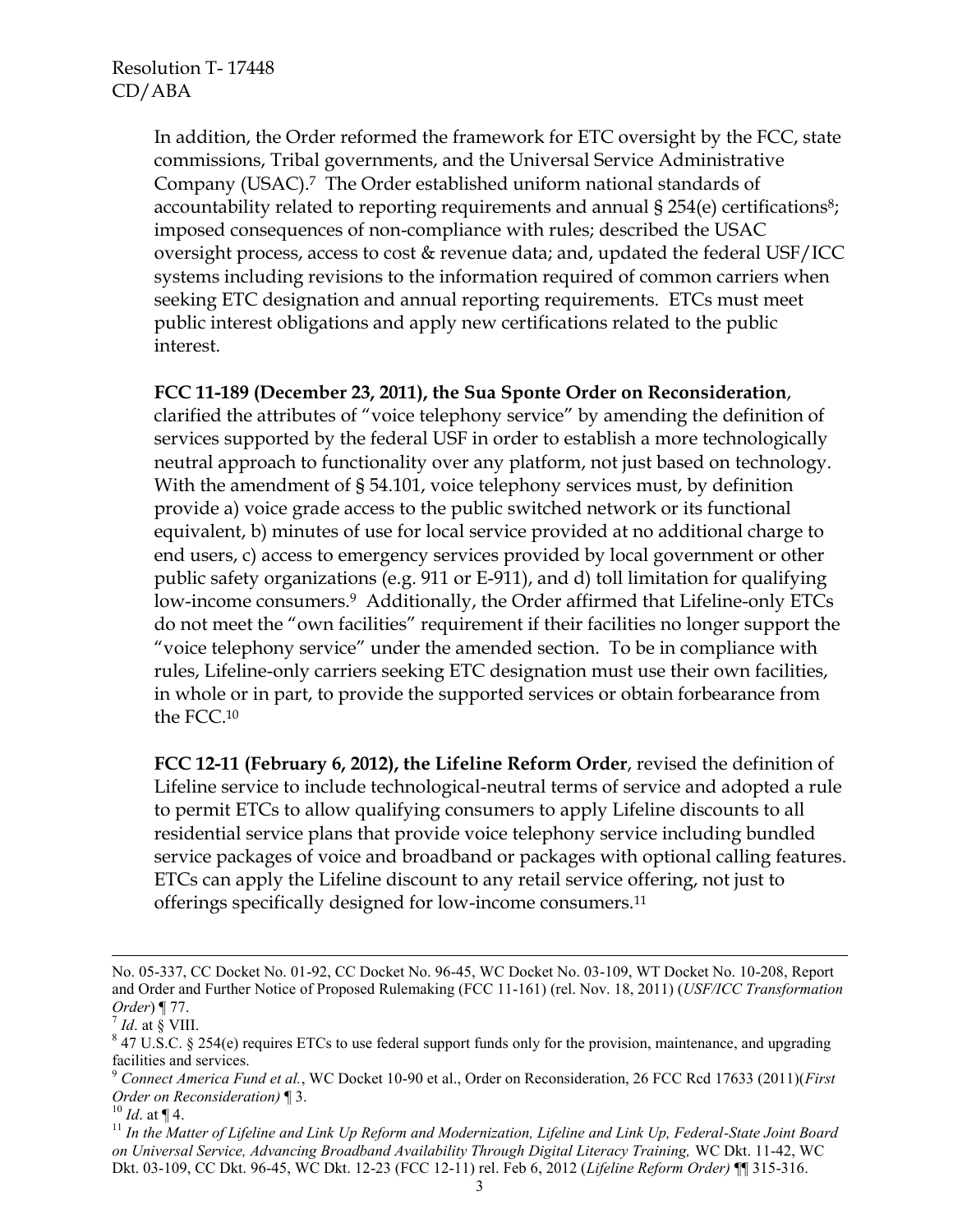The Order updated the definition of Lifeline to be consistent with the new definition of the supported services (e.g. voice telephony service) adopted in FCC 11-161, the Transformation Order, and removed the "local" qualifier because many providers no longer distinguish between local and long distance usage since service offerings bundle minutes of use. Prior to the adoption of FCC 12-11, an ETC had to demonstrate that it offered a local usage plan comparable to one offered by the incumbent LEC in the service area(s) for which the ETC applicant sought designation. The FCC never adopted a specific local usage threshold leaving it up to a fact specific case-by-case analysis that took into consideration different local calling areas than those of the incumbent LEC, a specified number of free local minutes, or the offering of an unlimited calling plan that bundles local and long distance minutes.<sup>12</sup> In FCC 12-11, however, the FCC noted that many providers do not distinguish between local and long distance usage and concluded that carriers may satisfy the obligation to provide local usage via service offerings which bundle local and long distance minutes<sup>13</sup> and concluded that this finding was applicable also to Lifeline service. The FCC, therefore, determined it appropriate to remove the qualifier "local" from Lifeline comparable local usage requirements and determined that prescribing a minimum amount of local minutes was not necessary at this time.

The Order updated its ETC rules<sup>14</sup> for all ETCs by: a) modifying the definition of ETC to include ETC's designated by the FCC as well as by the states; b) requiring all carriers requesting ETC designation to demonstrate financial and technical capability to provide Lifeline services; and, c) streamlining annual reporting requirements, including service outages, into a new section 47 C.F.R. § 54.422. By adopting these program revisions, the FCC expects to strengthen protections against waste, fraud, and abuse while improving program administration, accountability, and consumer protections.

47 U.S.C. § 214(e)(1)(A) requires an ETC to provide the supported services through the use of its own facilities or a combination of its own facilities and resale. The Order concluded that forbearance from the facilities requirement would be in the public interest because it will increase connection among providers of telecommunications services. As a condition of granting forbearance from the "own-facilities" rule, resellers must have an FCC-approved Compliance Plan. Section 214(e)(1)(A) limits ETC designation to common carriers providing service with their own facilities. The FCC granted forbearance to this requirement to those common carriers that do not meet the "own facilities" requirement, subject to the conditions that15: a) the carrier must comply with certain 911 requirements including, but not limited to, the procedures the ETC follows in enrolling a

 $\overline{a}$ 

<sup>&</sup>lt;sup>12</sup> In the Matter of Federal-State Joint Board on Universal Service, Report and Order, CC Dkt. 96-45 (FCC 05-46), rel. Mar 17, 2005. ¶¶ 32-33.

<sup>13</sup> *Lifeline Reform Order* at ¶ 49.

 $^{14}$  *Id.* at  $\P\P$  384-391.

<sup>15</sup> *Id.* at ¶ 379.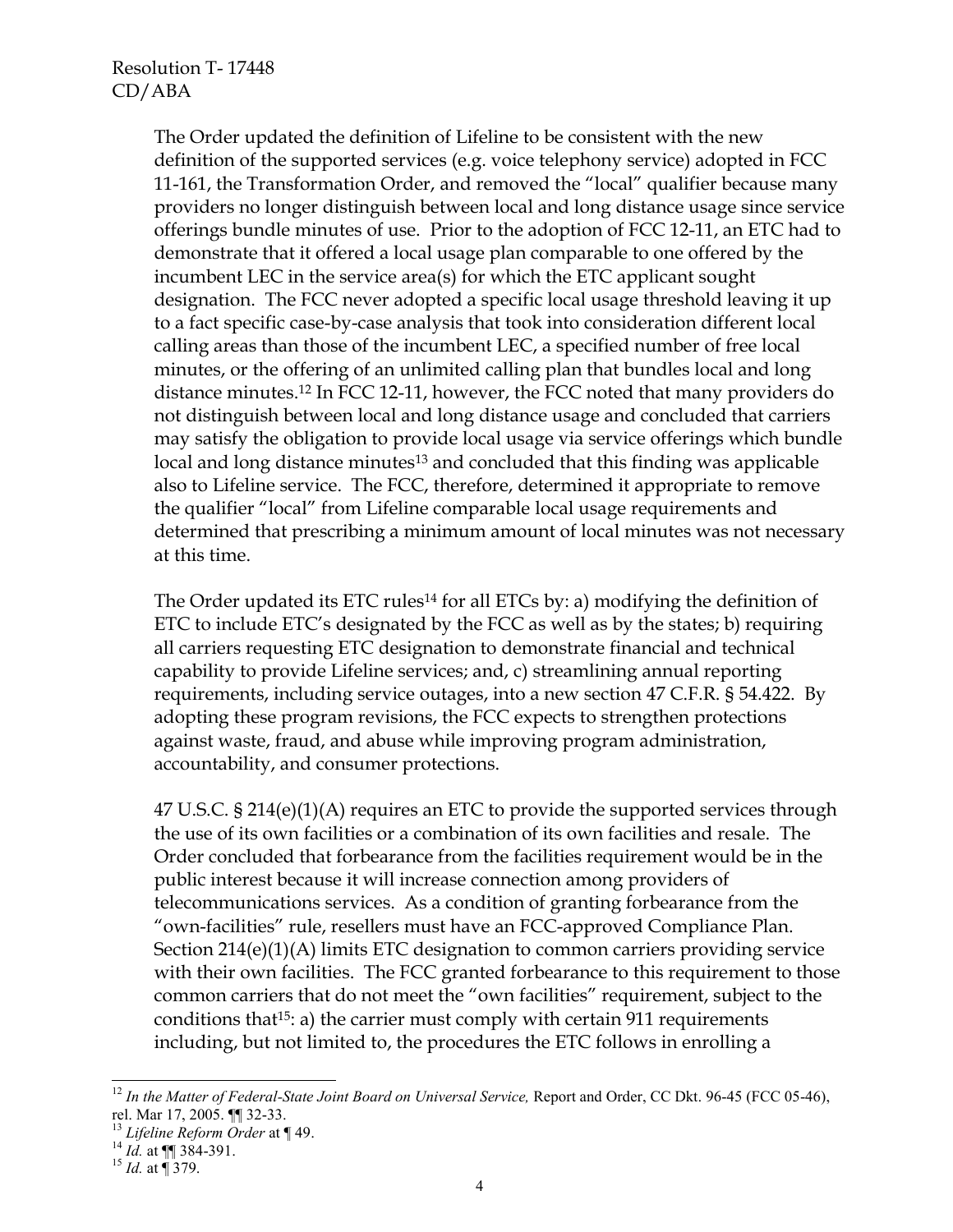subscriber in Lifeline and submitting for reimbursement for that subscriber from the fund, materials related to initial and ongoing certifications and sample marketing materials, as well as further safeguards against waste, fraud, and abuse the FCC may deem necessary and b) the carrier must file, and the FCC must approve, a compliance plan that provides specific information regarding the carrier's service offerings and outlines the measures the carrier will take to implement the obligations set forth in FCC 12-11. This includes a detailed description of how the carrier offers service, the geographic areas in which it offers service, and a description of the carrier's various Lifeline service plan offerings including subscriber rates, number of minutes included, and the types of plans available.

The FCC has declined to prescribe minimum monthly minute standards, finding that it was not necessary because the communications market place should make this determination, citing examples of competitive forces driving up the number of minutes offered to Lifeline customers.<sup>16</sup> While the FCC has not prescribed minimum minutes of use for Lifeline plans, Communications Division (CD) staff reviews an ETC applicant's proposed plans to determine if they are based on retail offerings of the ETC applicant that are available to its non-Lifeline customers or if the plans are offered only to Lifeline customers. For those Lifeline plans that are not based on retail plans available to all prospective customers, CD staff evaluates the Lifeline customer-only plans in its public interest analysis of each ETC request.

**FCC 12-52 (May 14, 2012), the Third Order on Reconsideration**, extended annual reporting requirements to all recipients of federal high-cost/Connect America Fund (CAF) support, including state-designated ETCs, and clarified that the FCC will not preempt states from imposing state-specific reporting requirements as long as those additional reporting requirements do not create burdens that thwart achievement of the universal service reforms adopted by the FCC.

## **California Public Utilities Commission Requirements**

The Commission may approve federal ETC designation requests when a carrier also complies with the following California state requirements:

**Resolution T-17002 (May 25, 2006)**, adopted *The Comprehensive Procedures and Guidelines for ETC Designation and Requirements for ETCs* that are consistent with FCC Order 97-157 regarding designation of a telephone carrier as a qualified ETC. All carriers seeking ETC designation in California are required to comply with the applicable federal ETC requirements and CPUC requirements for certificated or registered carriers operating in California which include, but are not limited to: a description of the proposed service offerings and attached service area maps; description of the advertising plan(s); commitment to provide service; submission

 $\overline{a}$  $^{16}$  *Id.* at ¶ 50.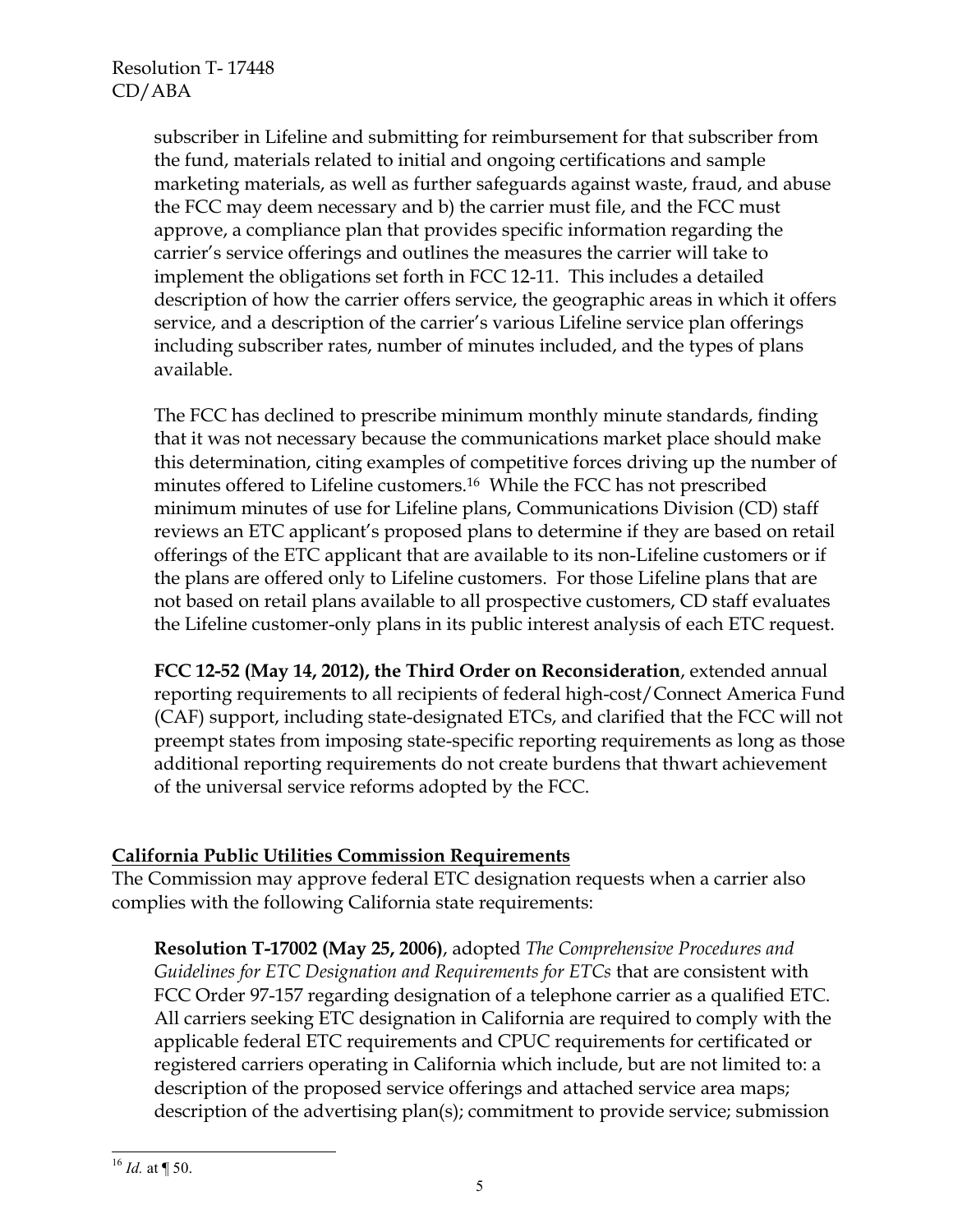of the 2-year service quality improvement plan; ability to remain functional; commitment to consumer protection; demonstration that a carrier's usage plan is comparable to that of the incumbent LEC in the proposed service area; and, public interest determination.

**General Order 153 (GO 153)** implements the *Moore Universal Telephone Service Act* and contains California LifeLine service requirements. CD staff applies the provisions of GO 153 in the evaluation of ETC designation requests using the list of 22 service elements to which each carrier addresses their compliance.<sup>17</sup> Federal Lifeline wireless ETCs must comply with current provisions of GO 153 until the Commission revises GO 153 and determines the extent to which revised GO 153 and revised California LifeLine service elements should apply to federal Lifeline wireless ETCs in the California LifeLine Rulemaking (R.) 11-03-013.

**User Fees and Surcharges** are obligations which CPUC-approved carriers must fulfill. The Public Utilities Commission (PUC) User Fee is levied on all telecommunications carriers providing services directly to customers or subscribers and the amount of fees is a percentage calculation based on all intrastate customer billings for telecommunications services. In addition, all telecommunications carriers that provide basic telephone service are required to collect and remit Public Purpose Program (PPP) surcharges from end-users that fund the Commission's universal service program. When reviewing ETC designation requests, CD staff reviews carrier compliance with these state regulatory requirements for telephone corporations operating in California including, but not limited to, reporting and paying PUC User Fees, PPP surcharges, and submitting required reports.

# **Notice/Protests**

The advice letter filing was served via email to all parties on the ETC service list and appeared in the Commission's Daily Calendar on July 19, 2013. No protests to this advice letter filing were received.

## **Discussion**

Air Voice Wireless, LLC (Air Voice) is a nationwide prepaid wireless service provider that uses wholesale network services from AT&T Wireless to provide service to its customers. Its principal offices are at 2425 Franklin Road, Bloomfield Hills, Michigan, 48302. Air Voice provides non-Lifeline prepaid wireless service and either has been designated as an ETC in some states or has ETC requests pending before the FCC and other state commissions. On March 28, 2013, the Commission issued Air Voice its Wireless Identification Registration number U-4451-C allowing it to operate as a reseller of Commercial Mobile Radiotelephone Services (CMRS) to the public in California. Air

 $\overline{a}$ <sup>17</sup> See *Attachment B* for list of GO 153 service elements.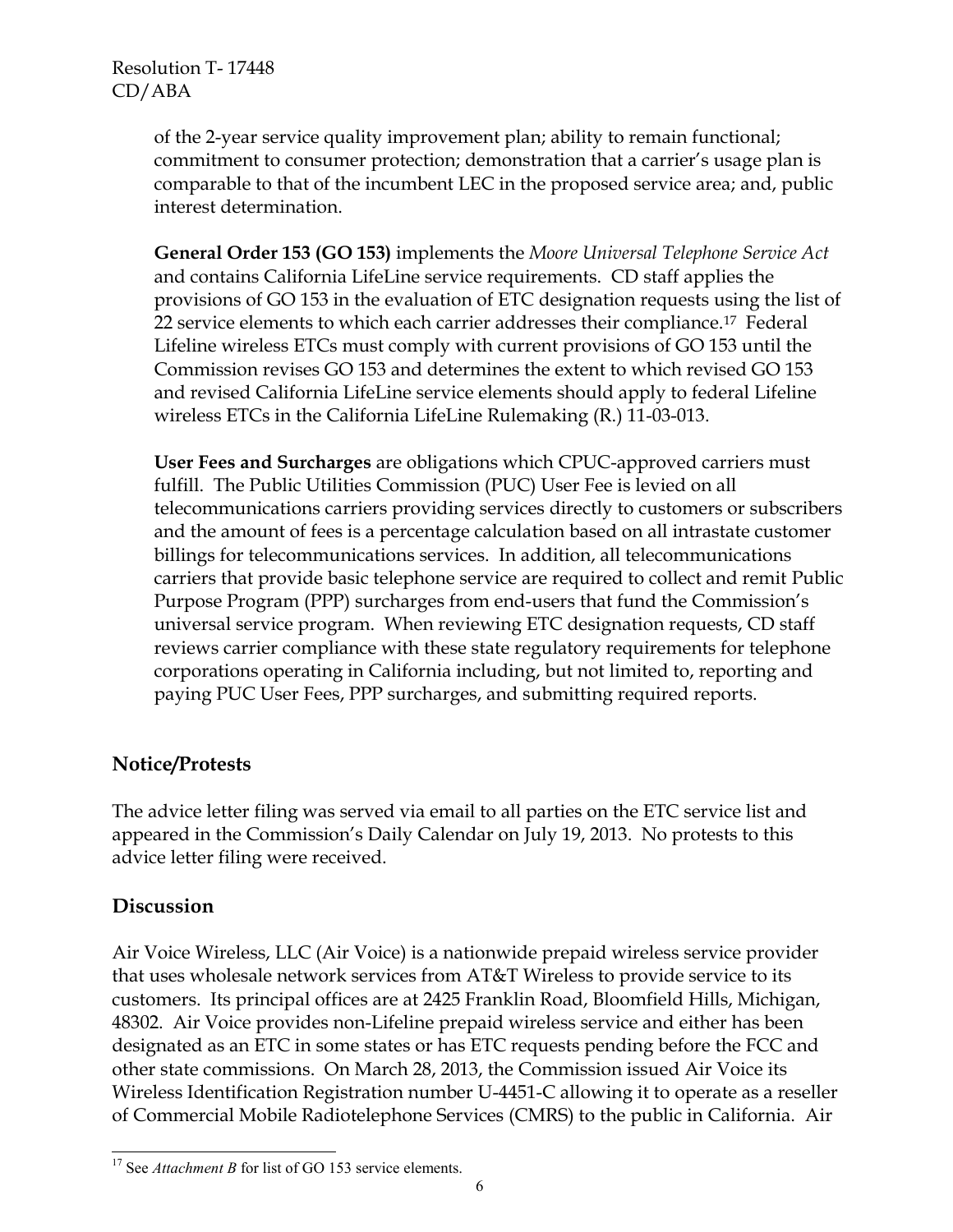Voice has complied with the regulatory requirements for telephone corporations operating in California including, but not limited to, reporting and payment of PUC User Fees and Public Purpose Programs (PPP) surcharges and submitting required reports.

On July 17, 2013, Air Voice filed Tier III Advice Letter (AL) 1 requesting ETC designation to receive federal support to provide only federal Lifeline prepaid wireless service to eligible customers throughout its entire service area using wholesale network services from AT&T Wireless excluding the Small LEC areas. Under the brand designation "*Feel Safe Wireless*," Air Voice proposed a prepaid federal Lifeline wireless plan called the *250 Minute Plan* for \$0 per month.

On May 5, 2014, Air Voice filed AL Supplement 1A to request additional authority to provide California LifeLine wireless service. General Order 96-B General Rule 7.5.1 states that a supplement may make a major revision to an advice letter. However, since AL 1 only requested federal Lifeline ETC designation, and not California LifeLine approval, Air Voice withdrew AL 1A on June 19, 2014. Air Voice must file a separate advice letter to request California LifeLine approval.

On June 30, 2014, Air Voice filed AL Supplement 1B requesting to modify its proposed federal Lifeline request to remove the *250 Minute Plan* and add the following plans:

- Plan 1: *1,000 Minute Plan* for \$12.65 per month, a retail value of \$21.90 less the \$9.25 federal support
- Plan 2: *Unlimited Talk & Text* with 500 MB data for \$20.75 per month, a retail value of \$30 less the \$9.25 federal support
- Plan 3: *Unlimited Talk & Text* with 1 GB data for \$30.75 per month, a retail value of \$40 less the \$9.25 federal support
- Plan 4: *Unlimited Talk & Text* with 3 GB data for \$50.75 per month, a retail value of \$60 less the \$9.25 federal support

With the *1,000 Minute Plan*, additional minutes can be purchased as 100 minutes in a \$10 re-charge or 250 minutes in a \$20 re-charge. The cost of voice calls in both refills is \$0.10 per minute. Text and multimedia messages (MMS) are \$0.10 per minute and data/web use costs \$0.33 per MB.

On July 9, 2014, Air Voice filed AL Supplement 1C correcting the GO 153 service elements with which it will comply and requesting waivers from elements (4), (10), (11), (12), (15), (19) and (20).

# **Compliance with Federal Rules**

# **Federal ETC Requirements:**

The FCC defines Lifeline as a non-transferrable retail service offering for which lowincome consumers pay a reduced charge as a result of applying the federal Lifeline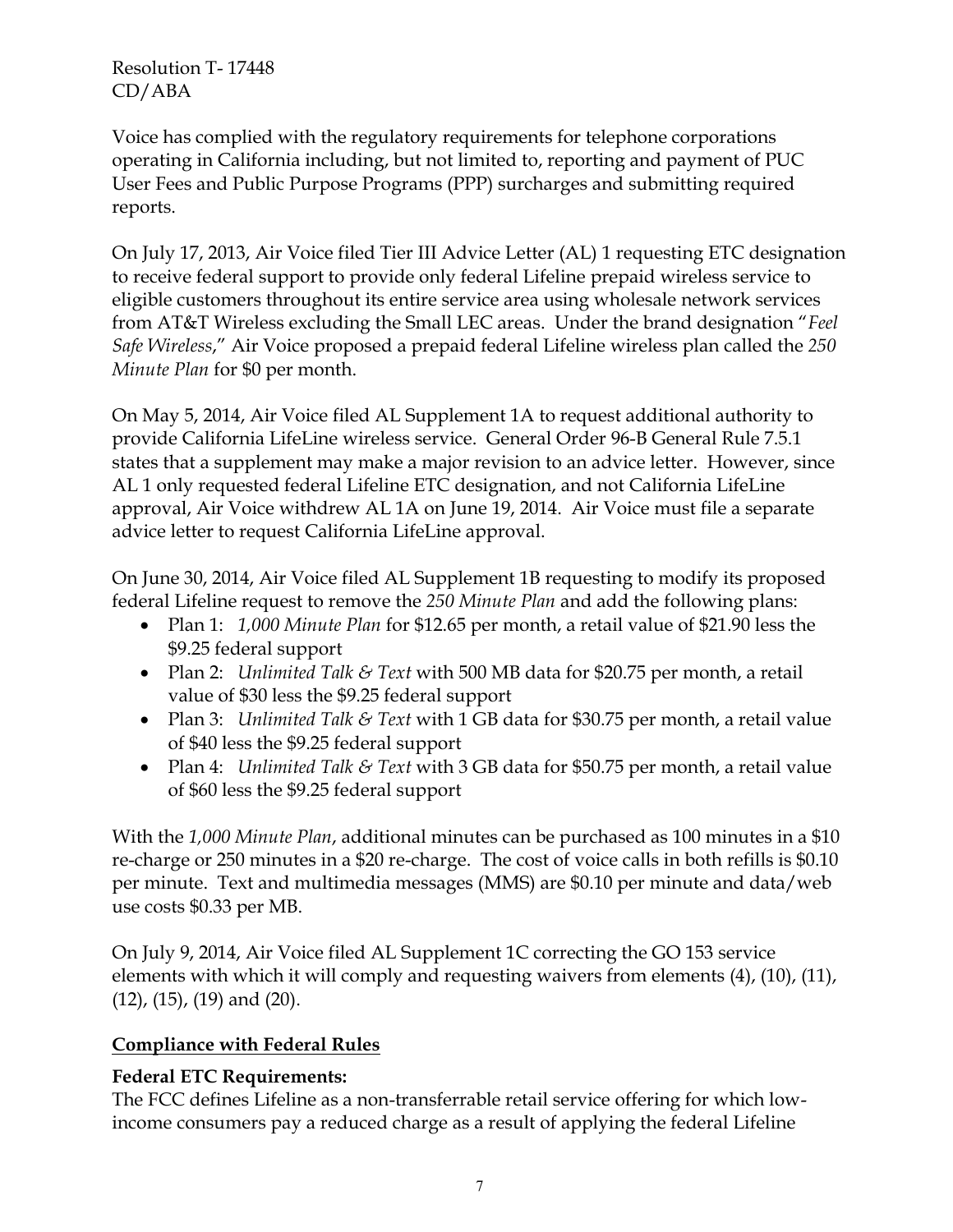support amount<sup>18</sup>, currently at \$9.25 per month per Lifeline customer.<sup>19</sup> The following FCC ETC requirements must be satisfied by a carrier to receive federal ETC designation. Air Voice addressed the FCC ETC requirements as follows:

**Demonstrate that the services intended to be offered comply with the voice telephony definition -** Pursuant to 47 U.S.C. § 214(e)(1) and (6), Air Voice submits that it is a common carrier and is able to provide telephone exchange and exchange access through its wholesale arrangements with its underlying facilities-based provider, AT&T Wireless.

**Advertise using media of general distribution –** Air Voice demonstrates that its Lifeline services meet the definition of voice telephony and Air Voice commits to advertise in a manner reasonably designed to reach those likely to qualify for Lifeline using media of general distribution which may include advertisements via newspapers, direct mail, event representation, radio and the internet. Air Voice also may promote the availability of its Lifeline offering by distributing brochures at various state and local social service agencies, and may partner with non-profit assistance organizations in order to inform customers of the availability of its Lifeline services.

**Commit to provide service throughout the designated service area –** Air Voice commits to provide service in the areas that it is designated an ETC, based on the build-out of the facilities and availability of service of its underlying facilities-based carrier, AT&T Wireless and will expand its service area as AT&T Wireless continues to develop additional facilities.

**Ability to remain functional during emergency situations** – Air Voice's agreement with AT&T Wireless allows the company to provide its customers the same ability to remain functional in emergency situations as currently provided by AT&T Wireless to its own customers, including access to a reasonable amount of back-up power to ensure functionality without an external power source, the ability to reroute traffic around damaged facilities, and the capability of managing traffic spikes resulting from emergency situations. AT&T Wireless has redundancies, back-up generator power and an extensive disaster recovery program.

**Submit an FCC-approved** *compliance plan* **–** Air Voice submitted its compliance plan approved by the FCC on December 26, 2012.

**Demonstrate financial and technical capability –** Air Voice is financially and technically capable of providing Lifeline-supported services. Air Voice has provided retail prepaid wireless services since 1999 and is one of the largest providers in the United States serving more than one million consumers. Privately held with no holding company, operating company, or affiliates, Air Voice has been

<sup>19</sup> *Lifeline Reform Order* at ¶ 58.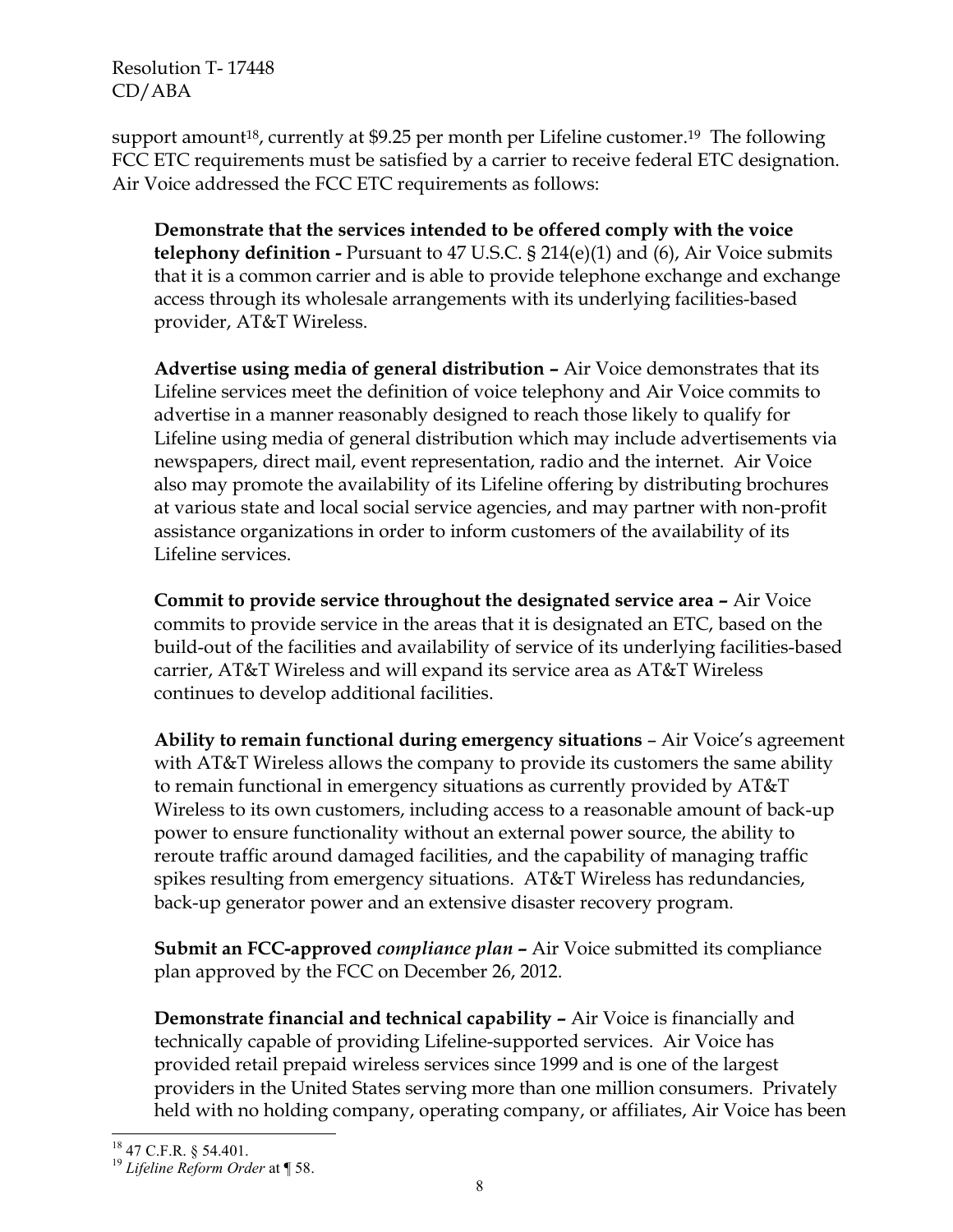$\overline{a}$ 

profitable since inception and has no outstanding debt. Its headquarters and customer service center is maintained in Bloomfield Hills, Michigan and the company has approximately 5,000 retail agents. Key management has been with the company since 1999 and has significant technical and managerial experience in prepaid wireless service industry. Air Voice provides services to more than 150,000 prepaid, non-Lifeline customers in more than 20 states including its largest markets in Indiana, Michigan, Pennsylvania, and Texas.

**Commit to submit required compliance reports annually and as requested –** Air Voice did not address this requirement and CD staff recommends that the carrier be required to file the required annual compliance reports with the FCC and this Commission, as directed.

**Meet public interest requirements for the proposed service areas –** Air Voice asserts that it meets the FCC public interest criteria because it will provide consumers, especially low-income consumers, with low-prices and high quality services. Air Voice would provide increased consumer choice, service offerings, and mobility as well as the safety and security of effective 911 and E911 services through its portable and convenient wireless service. Air Voice's entry into the market will promote competition which will spur competitors to improve their existing networks to remain competitive while giving low income residents a wider choice of providers and available services.

**Commit to satisfy all applicable consumer protection and service quality standards –** Air Voice commits to satisfy all applicable state and federal consumer protection and service quality standard requirements, specifically committing to comply with the Cellular Telecommunications and Internet Association's (CTIA) Consumer Code for Wireless Service.

**Agree to apply the Lifeline support discount to residential retail plans –** Air Voice states that it will apply the \$9.25 Lifeline support amount to its proposed plans.

Air Voice did not address its commitment to file federal compliance reports (e.g., Form 481, etc.) annually and CD staff recommends that the carrier be required to file these reports with the FCC and this Commission, as directed.

In addition, FCC 12-11 Paragraphs (¶) 384-391 changed some of the ETC designation and compliance reporting requirements in Part 54 in order to centralize and streamline certification and reporting requirements. These changes were effected by deleting Part 54.202 and establishing § 54.422.<sup>20</sup>

<sup>20</sup> *Wireline Competition Bureau Announces Filing Deadline of October 15, 2013 for Eligible Telecommunications Carriers to File High-Cost and Low-Income Annual Reports, and Announces Filing Deadline of December 16, 2013 for States and ETCs to File Annual Use Certifications*, Public Notice, WC Dkt.1090 and 11-42, [DA 13-1707](http://www.fcc.gov/document/etc-annual-report-filing-deadline-public-notice) (August 6, 2013)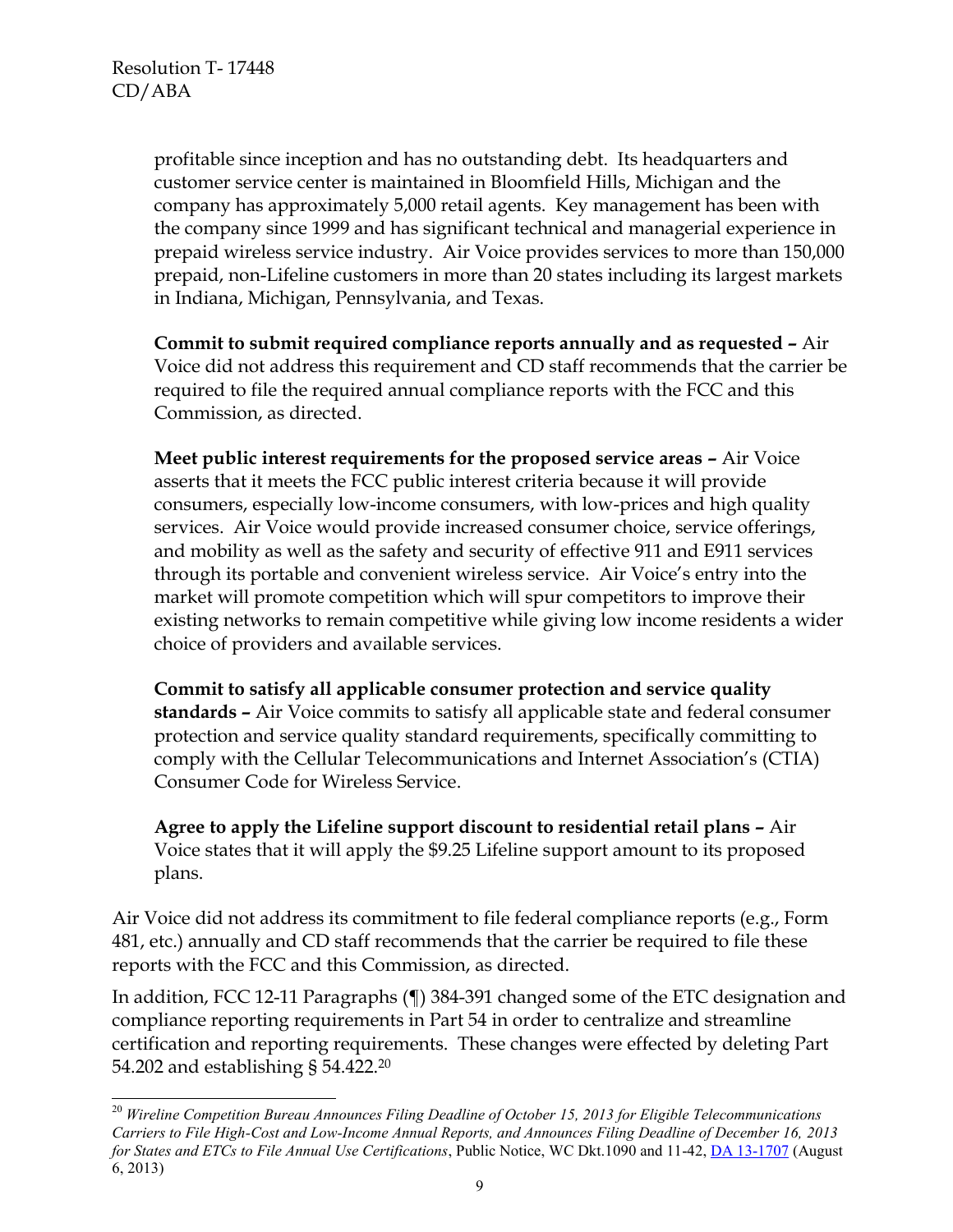- ¶ 385 Definition of ETC in § 54.5 as modified includes ETCs designated by the FCC
- ¶ 386 Lifeline-only ETCs exempted from filing 5-year network improvement plans
- ¶ 387-388 Explicit requirement that ETC applicants must demonstrate financial and technical capability to provide Lifeline service including:
	- **Previous experience offering service to non-Lifeline customers**
	- **Length of time in business**
	- Whether applicant will rely exclusively on Lifeline revenues to operate
	- Whether applicant will receive revenue from other sources
	- **Previous enforcement action against applicant or ETC revocation** proceedings in other states
- ¶ 389 Reporting requirements within § 54.422
	- Service outage information
	- Number of complaints received per 1,000 connections
	- Compliance with service quality standards and consumer protection rules
	- Certify that the carrier can operate in emergency situations
- ¶ 390 Other reporting requirements
	- Names and identifiers used by the ETC, its holding company, operating companies and affiliates
	- General information of terms and conditions of Lifeline voice telephony plans offered to Lifeline customers including number of minutes provided, additional charges for toll calls, and rates for each plan.

47 C.F.R. § 54.401(d) requires that when a state commission designates a carrier an ETC status, the state commission shall file or require the ETC to file information with USAC that demonstrates that the ETC's Lifeline plan meets the universal service support criteria for low-income consumers including the terms and conditions of voice telephony service plans and the plan details. <sup>21</sup> To comply with § 54.401(d), CD recommends that the Commission direct Air Voice to file the applicable information directly with USAC. USAC will review the service plans to ensure they meet the federal Lifeline requirements. Once USAC accepts the service plans, Air Voice shall provide to the Communications Division Director a copy of the information submitted to USAC and a copy of Air Voice's certification of approval from the USAC within 30 days of receipt from USAC.

CD staff finds that Air Voice meets the FCC ETC requirements.

 $\overline{a}$  $21$  USAC requires a copy of a new ETC's designation order issued by its state utility regulator, [http://usac.org/li/telecom-carriers/step03/default.aspx.](http://usac.org/li/telecom-carriers/step03/default.aspx) Site last visited May 15, 2014.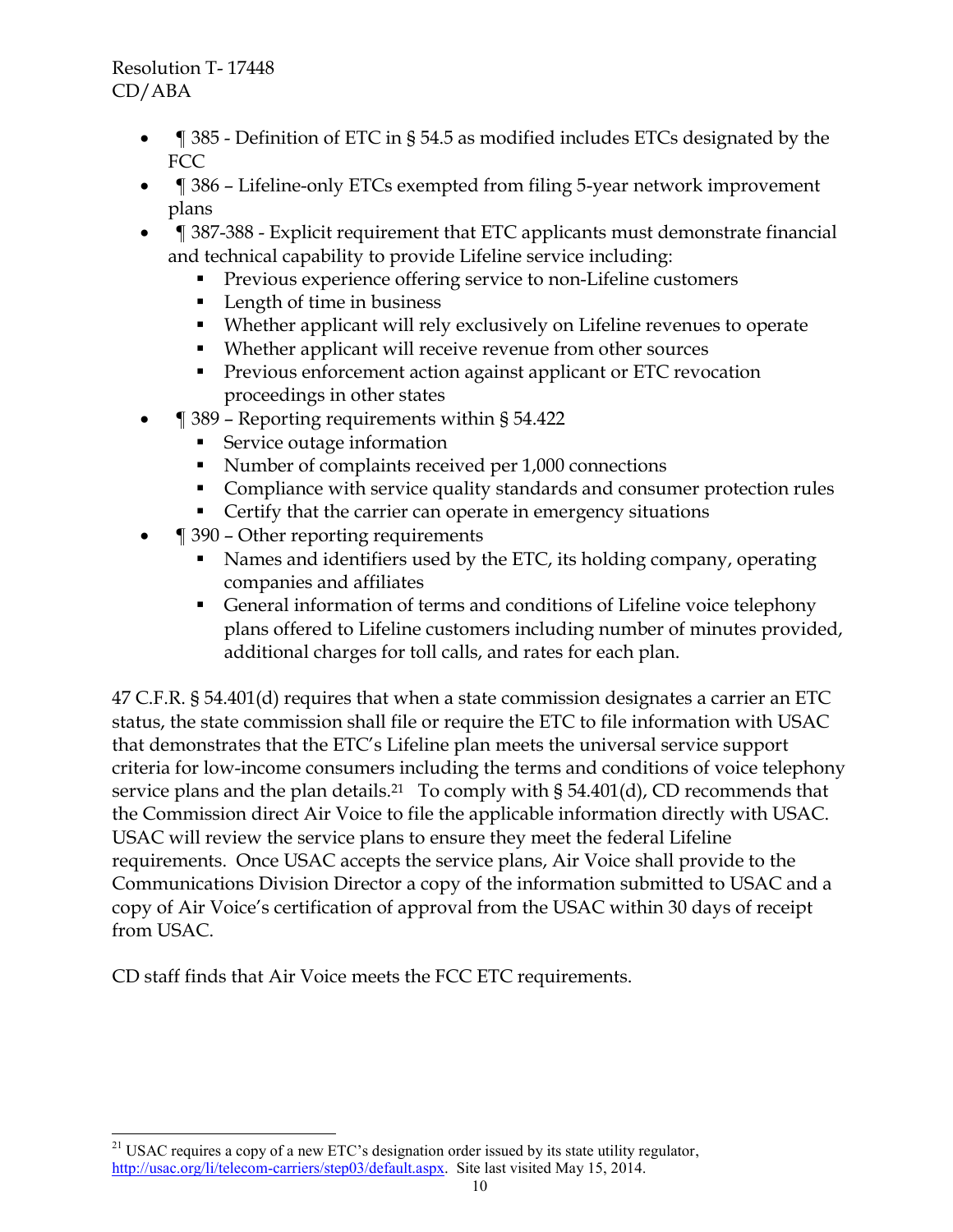## **Compliance with State Rules**

#### **GO 153 Basic Service Elements Compliance**:

GO 153 requires compliance with 22 basic service elements of California LifeLine. (See *Attachment B* of this resolution for a complete list of California LifeLine basic service requirements.)

In its AL Supplement 1C, Air Voice requested waivers from several California LifeLine basic service elements set forth in D.10-11-033 as follows: (4) the ability to receive free incoming calls, (10) customer choice of local flat-rate or measured-rate service, (11) free provision of one directory listing per year, (12) availability of free white pages telephone directory, (15) free access to 800 and 800-like toll-free numbers, (19) free access to tollblocking service, and (20) free access to toll-control service. 22

CD staff recommends granting waivers from elements (4), (10), (11), (12), and (15) because they do apply to wireline, not wireless, service providers and the Commission has granted such waivers in the past. Likewise, CD staff recommends granting waivers from elements (19) and (20) since there is no distinction between the local and long distance usage of minutes offered in Air Voice's proposed plans and therefore, those elements do not apply. CD staff recommends that the waivers remain in effect until such time that this Commission revises GO 153 and determines the extent to which revised GO 153 rules and revised California LifeLine service elements should apply to federal Lifeline wireless ETCs in the California LifeLine rulemaking proceeding.

#### **LifeLine Third Party Administrator:**

GO 153, § 4.2 related to California LifeLine enrollment procedures provides a reasonable means for wireless carriers to determine if a prospective low-income customer is eligible for federal Lifeline wireless service. In California, the California LifeLine Administrator (CLA) performs enrollment application and renewal functions.<sup>23</sup> The CLA's process captures inconsistent or duplicative LifeLine/Lifeline enrollments to mitigate "double dipping" into the support funds through periodic duplicate checks. When such inconsistencies arise, the CLA de-enrolls the customer and informs the carrier of record. In the case of the federal Lifeline program, the FCC and USAC retain the obligation to identify "double dipping" and/or other inconsistent or duplicative draws for reimbursement from the federal support fund.

In addition, GO 153 requires that the service provider send an annual renewal form to each Lifeline customer to determine continued eligibility.<sup>24</sup> Air Voice agrees to comply with GO 153 requirements, including consumer enrollment, prequalification, certification, eligibility verification and annual renewal, and working with the CLA. Air Voice stated it will not provide discounted wireless service until the low-income customer is determined eligible and enrolled by the CLA. Once established, Air Voice

l  $22$  D.10-11-033 (November 19, 2010).

<sup>&</sup>lt;sup>23</sup> GO 153, § 4.2.1. The current California LifeLine Administrator is Xerox.

 $24$  GO 153, §§ 4.4, 4.5.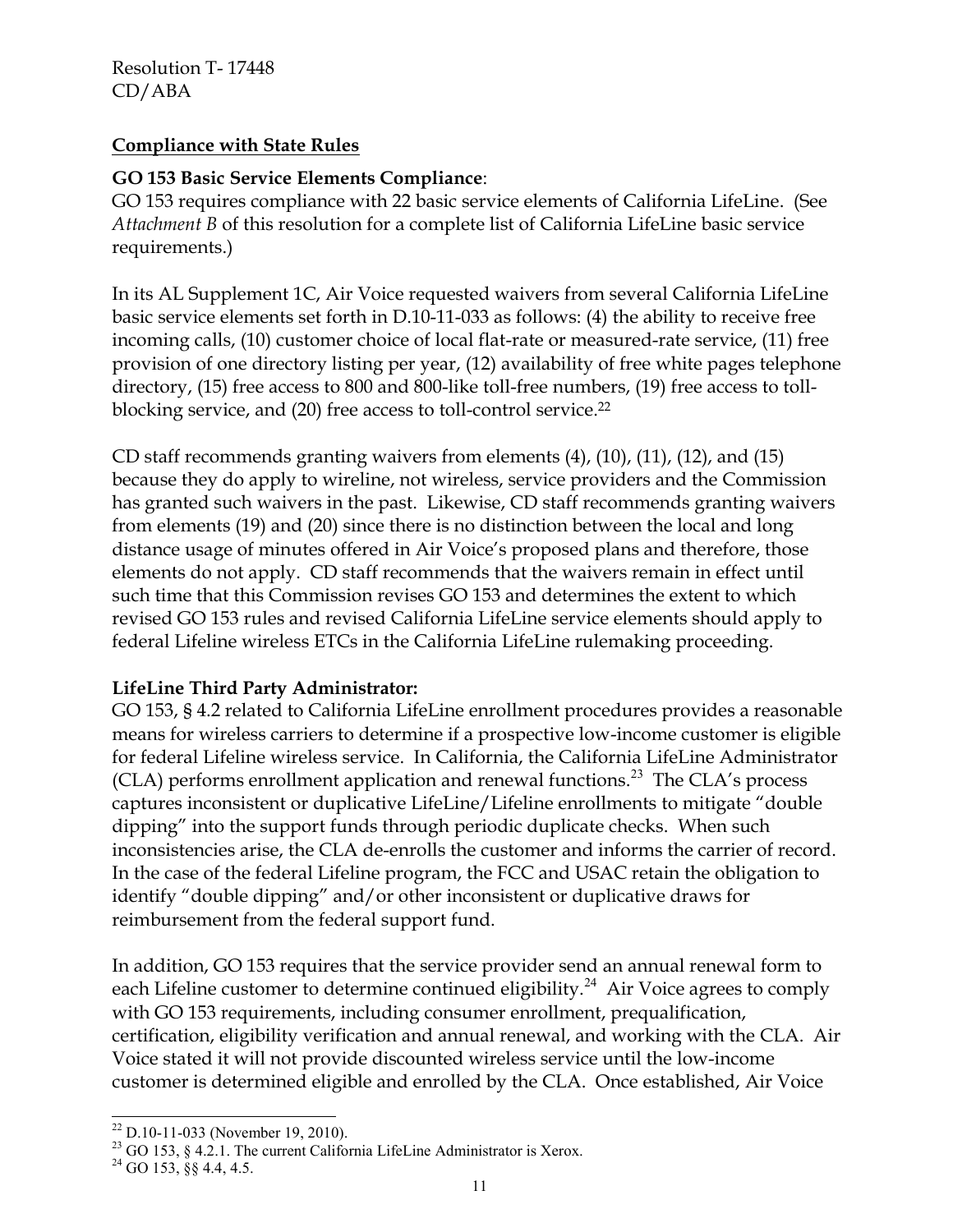will adjust monthly charges of the retail plan with the Lifeline discount retroactive to the application date.

CD staff recommends that the Commission require Air Voice to label clearly its wireless offerings as "*federal Lifeline service."* Doing so would minimize customer confusion between the California LifeLine and federal Lifeline programs, disseminate adequate information about potential coverage and service quality issues, and provide copies of all marketing materials including, but not limited to, customer service representative scripts, internet marketing, and posters and brochures to CPUC California LifeLine staff for review and approval prior to publication and distribution.

## **Resolution T-17002 Compliance:**

 $\overline{a}$ 

Air Voice has satisfied the applicable requirements set forth in Resolution T-17002 including, but not limited to: providing Lifeline-only services within the proposed service area; providing the designated services; and complying with advertising rules as required by the FCC such as using printed advertisements, billboards, public transit signage, and brochures, all of which will state clearly that the Lifeline support is from the federal Lifeline program only.

At the time of review, Air Voice was current with payment of the annual PUC User Fees and public purpose program surcharges. As a condition of its Commission authority and its ETC designation, Air Voice must continue to remain current with its payments. The Commission may revoke Air Voice's ETC designation and/or operating authority if the company does not remit timely fees and surcharges and will notify the USAC and the FCC of the revocation.

Air Voice states it has the ability to remain functional in emergency situations by working with its underlying carrier, AT&T Wireless. Air Voice commits to satisfy all applicable state and federal requirements related to consumer protection and service quality standards.

## **Providing Federal Lifeline Wireless Service to Customers in Small LEC Service Areas:**

Air Voice does not seek ETC designation in the service territories of the Small LECs. Consistent with the policy adopted in Resolution T-17284, Air Voice commits to coordinate with the Small LECs using their list of the ZIP+4 codes<sup>25</sup> associated with the Small LECs service areas. Air Voice will use that data to ensure that no federal Lifeline wireless service is offered to customers residing in the Small LECs' service areas.

CD staff recommends that the Commission require the Small LECs, within 30 days of the effective date of this Resolution, as they do for all current ETCs, to provide Air Voice

<sup>&</sup>lt;sup>25</sup> ZIP+4 code is the standard ZIP code with a four digit add-on code. This add-on code identifies a smaller geographic region within the main code, such as a city block, office building, etc. In Resolution T-17284, Virgin Mobile was required to screen prospective Lifeline customers to ensure they do not reside in the Small LECs' territories. The screening can be accomplished by using the list of ZIP+4 codes for the Small LEC service areas.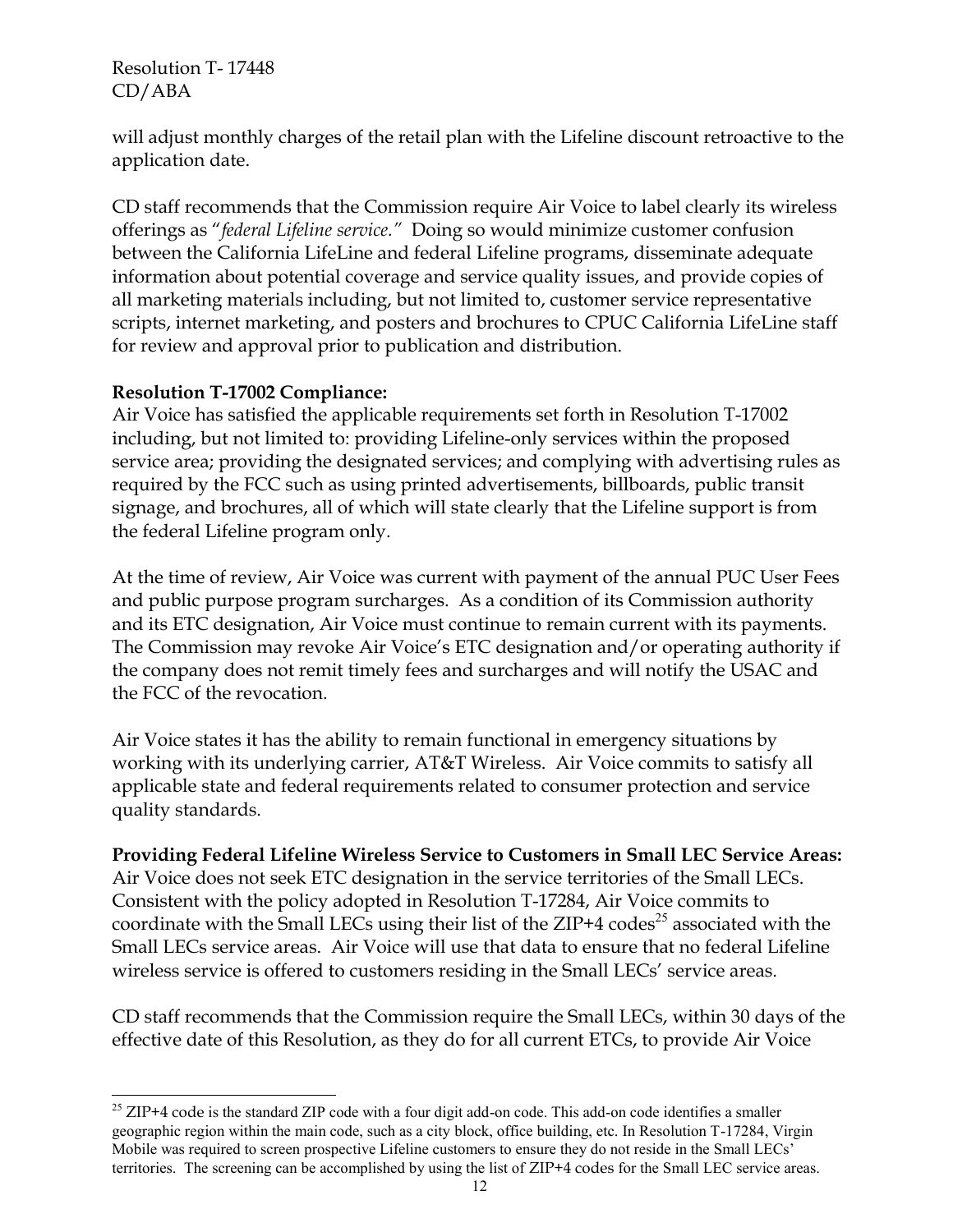with an updated ZIP+4 code data list of the Small LECs' service areas<sup>26</sup>, as appropriate for the carrier and the service area. The Small LECs should also be required to provide to Air Voice any update to the ZIP+4 code data, as needed. Air Voice should file a copy of any updated ZIP+4 code data list with the Communications Division Director and the CLA. The ZIP+4 code data shall be provided in an MS Excel file (.xls) format via email to the CD Director. The Small LECs also shall provide the CLA the ZIP+4 code data in a format specified by the CLA.

CD staff considers it appropriate for the Commission to rely on the Small LECs to monitor for instances where they believe a wireless carrier is providing federal Lifeline wireless service to any Small LEC customers. Should such instances arise, the Small LECs can raise for Commission review any related concerns about Air Voice's behavior or practices in the Small LECs' service areas. If the matter cannot be resolved informally, the Small LECs can file a formal complaint with the Commission.

Consistent with the approach taken in Virgin Mobile's resolution T-17284 (May 5, 2011), Air Voice must file another Tier III advice letter requesting authority to expand its ETC wireless service area. Until such time that CD issues revised rules and guidelines for federal ETC designation, any change of service territory from that originally granted requires the ETC designee to submit a Tier III Advice Letter for Commission approval by resolution.

#### **Public Interest Determination:**

Before recommending designation of a carrier as an ETC, CD staff must determine that doing so would be in the public interest for California consumers.<sup>27</sup> In the Lifeline Order, the FCC clearly states the importance of promoting universal service principles<sup>28</sup> and in that context that the Lifeline program includes a public interest determination particularly for Lifeline-only ETCs where forbearance of the facilities-based requirement exists.<sup>29</sup> Since the federal Lifeline program adopted a technology-neutral definition for supported service, Air Voice proposes to give consumers a variety of rate plans that provide feature-rich mobile connectivity. While wireless connectivity has limitations, the choice of mobile communications is a benefit if it fits a low-income customer's budget, needs, and lifestyle. Air Voice states that it meets the FCC criteria for public interest determination, including the benefits of increased competitive choice, convenience, security with mobility, ability to purchase additional usage, and the ability to use supported service to send and receive text messages in a prepaid plan.

 $\overline{a}$ 

<sup>&</sup>lt;sup>26</sup> On July 5, 2011, the Small LECs filed with the CPUC the ZIP+4 code data pursuant to Resolution T-17284. On July 6, 2011, Frontier Communications West Coast, Inc. filed the ZIP+4 code data for its service areas pursuant to T-17284.

<sup>&</sup>lt;sup>27</sup> In the Matter of Federal-State Joint Board on Universal Service, Report and Order, CC Dkt 96-45 (FCC 05-46), released Mar 17, 2005 ¶ 40 and CPUC Resolution T-17002, *Appendix A, Section II-G: Public Interest Determination.*  $^{28}$  47 U.S.C. § 254(b)(c)(e)(2).

<sup>29</sup> *Lifeline Reform Order* at ¶¶ 219,378, 362, and fn 968.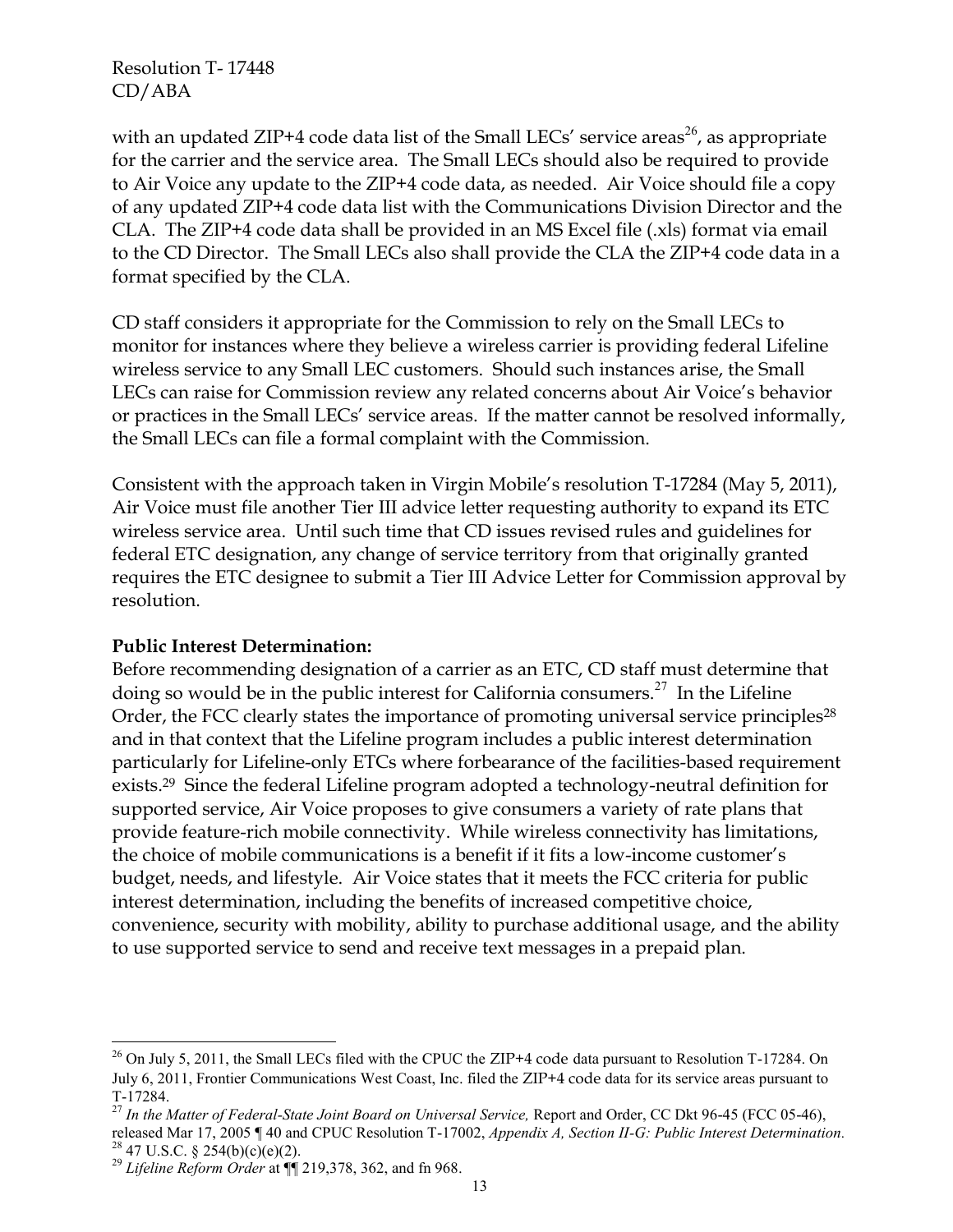#### Price Analysis

When analyzing Lifeline plan pricing, CD examines non-Lifeline retail plan prices, relying on competitive forces to determine what plans are reasonable. Therefore, CD recommends that federal Lifeline plans based on currently available retail plans be considered reasonable and should be offered to federal Lifeline customers, less the federal support amount(s). Based on AL 1B, of its four proposed plans, Plans 2, 3, and 4, the "*Unlimited Plans*," are available as off-the-shelf retail service plans for all customers. Plan 1, the *1,000 Minute Plan*, is a Lifeline-only offering for qualified customers.

CD staff evaluated Air Voice's proposed offerings using the expected monthly cost to a low-income consumer based on average minutes of use<sup>30</sup> compared to similar incumbent local exchange carrier (ILEC) Lifeline plans and other wireless ETC Lifeline plans.

Air Voice's AL Supplement 1B revised the proposed service plans and customer costs as set forth on page 7 of this resolution. For customers with the *1,000 Minute Plan*, additional minutes can be purchased as 100 minutes in a \$10 refill or 250 minutes in a \$20 refill. Under both refills, the cost of voice calls is \$0.10 per minute, text and multimedia messages (MMS) are \$0.10 per minute, and data/web use costs \$0.33 per MB.

As proposed, Air Voice's wireless Plans 1, 2, and 3 have equal or better value for lowincome customers when compared to other prepaid wireless Lifeline packages. Plan 4, the *Unlimited Talk & Text* with 3 GB data, is a \$60 retail plan that would cost a Lifeline customer \$50.75 per month after applying the \$9.25 federal support amount. Compared to other currently available wireless Lifeline plans on the market, Air Voice's Plan 4 would cost more than Total Call's plan with unlimited talk, text, and data priced at \$39.99. See Chart 1 for comparison details.

 $\overline{a}$ <sup>30</sup> In the Matter of Implementation of Section 6002(b) of the Omnibus Budget Reconciliation Act of 1993 Annual *Report and Analysis of Competitive Market Conditions With Respect to Mobile Wireless, Including Commercial Mobile Services*, WT Dkt. No. 11-186 (FCC 13-34) (*Sixteenth Report on Mobile Competition).* The FCC annually issues a mobile competition report which reflects analysis of 2011 data submitted by carriers. CD staff analysis uses the 615 average minutes of use (MOU) for wireless voice as a base to evaluate Lifeline plan offerings (Table 38).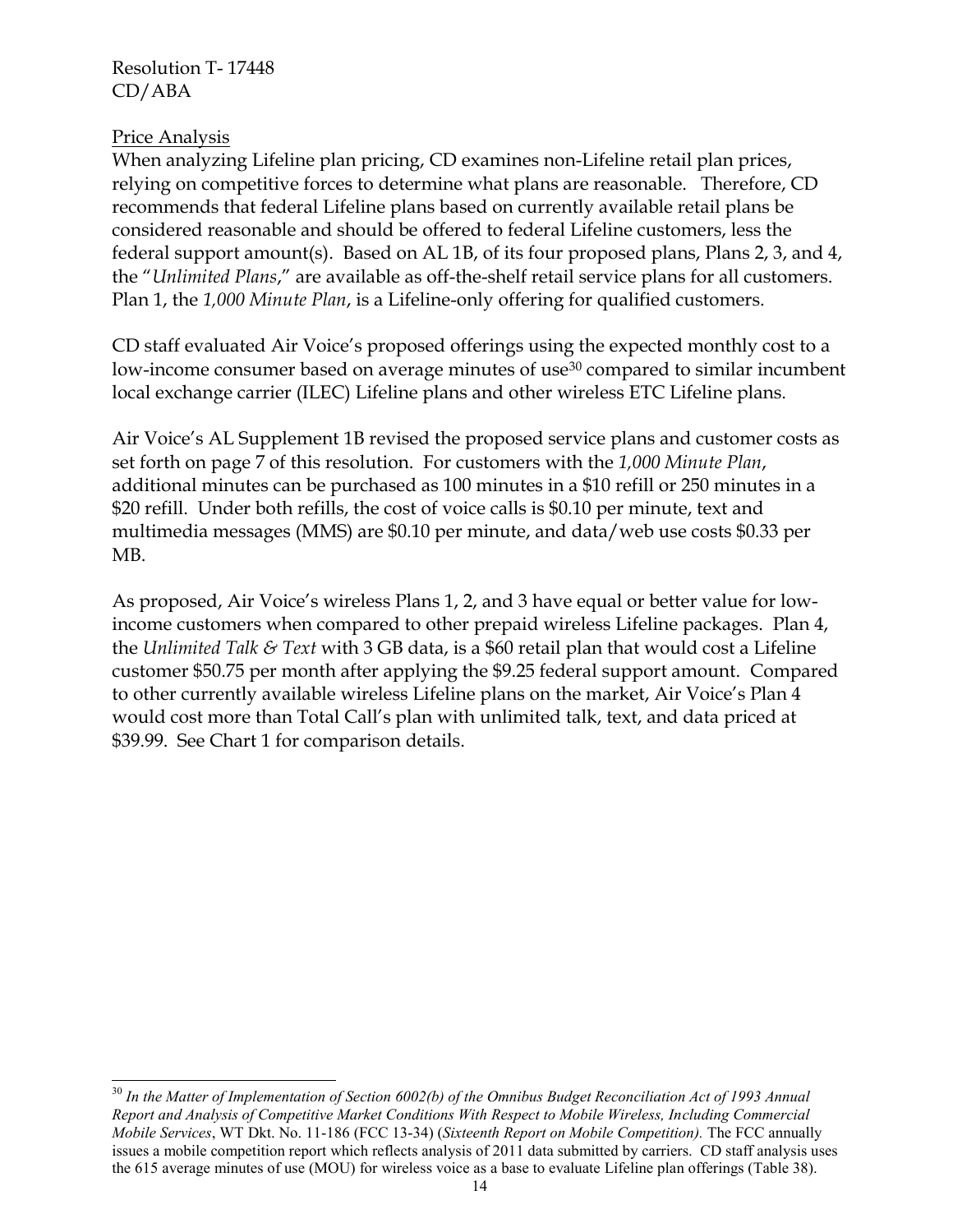| Chart 1 -- Comparison of Proposed Federal Lifeline Wireless Plans to Other Prepaid Federal Lifeline |
|-----------------------------------------------------------------------------------------------------|
| Wireless Plans in Service Area (Assuming Average Wireless MOU)                                      |

|                                                                                                                | <b>Prepaid Federal Lifeline Wireless Plans</b> |         |                   |                              |                                       |                                                      |                         |                                                                                    |                             |                                                   |                                             |                                        |                                                                                         |                                                   |                                                         |                                                                                  |
|----------------------------------------------------------------------------------------------------------------|------------------------------------------------|---------|-------------------|------------------------------|---------------------------------------|------------------------------------------------------|-------------------------|------------------------------------------------------------------------------------|-----------------------------|---------------------------------------------------|---------------------------------------------|----------------------------------------|-----------------------------------------------------------------------------------------|---------------------------------------------------|---------------------------------------------------------|----------------------------------------------------------------------------------|
| Air Voice Wireless, LLC<br>branded as Feel Safe<br><b>Wireless</b>                                             | <b>Feel Safe</b><br>Plan 1: 1.000 Mobile 1000  | Virgin  | <b>Nexus 1000</b> | <b>Budget</b><br>Mobile 1000 | <b>TAG Mobile</b><br><b>Plan 1000</b> | <b>Total Call</b><br>1000 Talk &<br><b>1000 Text</b> | <b>Telscape</b><br>1100 | <b>Feel Safe</b><br>Plan 2:<br><b>Unlimited</b><br>Talk. Text.<br>& 500 MB<br>Data | Cricket<br><b>Unlimited</b> | <b>Total Call</b><br>Unlimited<br>Talk & Text     | Virgin<br><b>Mobile</b><br><b>Unlimited</b> | <b>TAG Mobile</b><br>Plan<br>Unlimited | <b>Feel Safe</b><br>Plan 3:<br><b>Unlimited</b><br>Talk. Text.<br>& 1 GB<br><b>Data</b> | <b>Budget</b><br>PrePav<br>Unlimited<br>Talk/Text | <b>Total Call</b><br>Unlimited<br>Talk, Text, &<br>Data | <b>Feel Safe</b><br>Plan 4:<br><b>Unlimited</b><br>Talk, Text,<br>& 3 GB<br>Data |
| Avg. MOU*                                                                                                      | 615                                            | 615     | 615               | 615                          | 615                                   | 615                                                  | 615                     | 615                                                                                | 615                         | 615                                               | 615                                         | 615                                    | 615                                                                                     | 615                                               | 615                                                     | 615                                                                              |
| <b>Basic Plan Minutes</b><br>(allowance)                                                                       | 1000                                           | 1000    | 1000              | 1000                         | 1000                                  | 1000                                                 | 1100                    | Unlimited                                                                          |                             | Unlimited Unlimited Unlimited Unlimited Unlimited |                                             |                                        |                                                                                         | Unlimited Unlimited Unlimited                     |                                                         |                                                                                  |
| <b>Texts included</b>                                                                                          | $1$ txt = $1$<br>min                           | 1000    |                   | 250                          | 1000                                  | 1000                                                 | $1$ txt = 1<br>min      | Unlimited                                                                          | $\omega$                    |                                                   |                                             |                                        | Unlimited Unlimited Unlimited Unlimited Unlimited Unlimited Unlimited                   |                                                   |                                                         |                                                                                  |
| Data included                                                                                                  | ÷                                              | ۰       | <u>. .</u>        |                              |                                       | ٠                                                    | ÷                       | 500 MB                                                                             |                             | $\sim$                                            | ٠                                           | ٠                                      | 1 GB                                                                                    | $\sim$                                            | Unlimited                                               | 3 GB                                                                             |
| Avg. Excess MOUs                                                                                               | ٠                                              | ÷,      | ٠                 | $\overline{\phantom{a}}$     | $\overline{\phantom{a}}$              | ٠                                                    | ä,                      | ٠                                                                                  | $\overline{\phantom{a}}$    | $\overline{\phantom{a}}$                          | ٠                                           | ÷,                                     | ٠                                                                                       | $\overline{\phantom{a}}$                          | $\sim$                                                  | ٠                                                                                |
| Cost per Min in excess of<br>allowance                                                                         | ÷,                                             | ÷,      | ٠                 | $\overline{\phantom{a}}$     | $\overline{\phantom{a}}$              | ٠                                                    | ä,                      | ٠                                                                                  |                             | $\overline{\phantom{a}}$                          | ٠                                           | ÷,                                     | ٠                                                                                       | $\overline{\phantom{a}}$                          | $\sim$                                                  | ٠                                                                                |
| Cost of excess minutes                                                                                         | ä,                                             | ÷,      | ٠                 | $\overline{\phantom{a}}$     | ٠                                     | ٠                                                    | ä,                      | ٠                                                                                  |                             | $\sim$                                            | ٠                                           | ÷,                                     | ٠                                                                                       | $\sim$                                            | ٠                                                       | ٠                                                                                |
| Min. Lifeline Plan Cost (per<br>D.10-11-033) or Cost per<br>Plan                                               | \$12.65                                        | \$20.00 | \$20.00           | \$20.00                      | \$20.00                               | \$19.99                                              | \$20.00                 | \$20.75                                                                            | \$21.50                     | \$29.99                                           | \$30.00                                     | \$30.00                                | \$30.75                                                                                 | \$32.00                                           | \$39.99                                                 | \$50.75                                                                          |
| Total GO 153 Cost to<br><b>Customers</b>                                                                       | \$12.65                                        | \$20.00 | \$20.00           | \$20.00                      | \$20.00                               | \$19.99                                              | \$20.00                 | \$20.75                                                                            | \$21.50                     | \$29.99                                           | \$30.00                                     | \$30.00                                | \$30.75                                                                                 | \$32.00                                           | \$39.99                                                 | \$50.75                                                                          |
| Caller ID                                                                                                      | \$0.00                                         | \$0.00  | \$0.00            | \$0.00                       | \$0.00                                | \$0.00                                               | \$0.00                  | \$0.00                                                                             | \$0.00                      | \$0.00                                            | \$0.00                                      | \$0.00                                 | \$0.00                                                                                  | \$0.00                                            | \$0.00                                                  | \$0.00                                                                           |
| <b>Long Distance</b>                                                                                           | \$0.00                                         | \$0.00  | \$0.00            | \$0.00                       | \$0.00                                | \$0.00                                               | \$0.00                  | \$0.00                                                                             | \$0.00                      | \$0.00                                            | \$0.00                                      | \$0.00                                 | \$0.00                                                                                  | \$0.00                                            | \$0.00                                                  | \$0.00                                                                           |
| Voicemail                                                                                                      | \$0.00                                         | \$0.00  | \$0.00            | \$0.00                       | \$0.00                                | \$0.00                                               | \$0.00                  | \$0.00                                                                             | \$0.00                      | \$0.00                                            | \$0.00                                      | \$0.00                                 | \$0.00                                                                                  | \$0.00                                            | \$0.00                                                  | \$0.00                                                                           |
| <b>Federal Excise Tax</b>                                                                                      | \$0.00                                         | \$0.00  | \$0.00            | \$0.00                       | \$0.00                                | \$0.00                                               | \$0.00                  | \$0.00                                                                             | \$0.00                      | \$0.00                                            | \$0.00                                      | \$0.00                                 | \$0.00                                                                                  | \$0.00                                            | \$0.00                                                  | \$0.00                                                                           |
| <b>Total Additional costs of</b><br>vertical features                                                          | \$0.00                                         | \$0.00  | \$0.00            | \$0.00                       | \$0.00                                | \$0.00                                               | \$0.00                  | \$0.00                                                                             | \$0.00                      | \$0.00                                            | \$0.00                                      | \$0.00                                 | \$0.00                                                                                  | \$0.00                                            | \$0.00                                                  | \$0.00                                                                           |
| <b>Total Cost to Lifeline</b><br><b>Customers with 615 MOU</b><br>and additional costs of<br>vertical features | \$12.65                                        | \$20.00 | \$20.00           | \$20.00                      | \$20.00                               | \$19.99                                              | \$20.00                 | \$20.75                                                                            | \$21.50                     | \$29.99                                           | \$30.00                                     | \$30.00                                | \$30.75                                                                                 | \$32.00                                           | \$39.99                                                 | \$50.75                                                                          |

## Comparable Local Usage and Equal Access

To demonstrate that its proposed federal Lifeline wireless plans are reasonable, Air Voice provided a summary comparing its federal Lifeline wireless plans to retail and federal Lifeline offerings of other wireless and wireline local exchange carriers. CD, however, updated Chart 2 using the companies' websites to reflect current offerings and retail prices.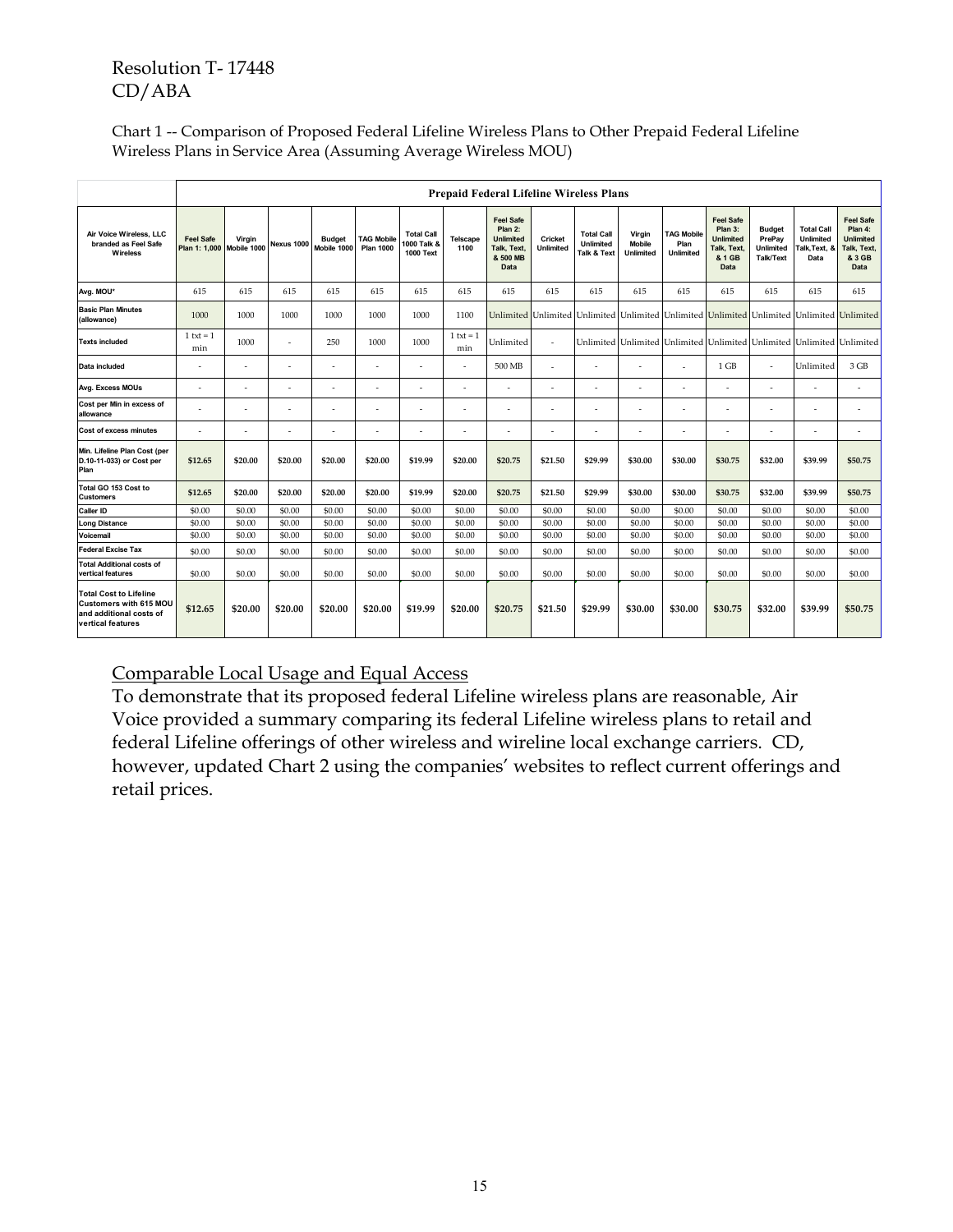|                                                                                                                       |                                   |                                                                                 |                                                                               |                                                                               | <b>ILEC MR Lifeline Plans</b>                      | <b>Prepaid Wireless Retail Plans</b>    |                                            |                               |                                                 |                                                         |                                      |                                                     |                                    |                                   |
|-----------------------------------------------------------------------------------------------------------------------|-----------------------------------|---------------------------------------------------------------------------------|-------------------------------------------------------------------------------|-------------------------------------------------------------------------------|----------------------------------------------------|-----------------------------------------|--------------------------------------------|-------------------------------|-------------------------------------------------|---------------------------------------------------------|--------------------------------------|-----------------------------------------------------|------------------------------------|-----------------------------------|
| Air Voice Wireless, LLC<br>branded as Feel Safe<br>Wireless                                                           | <b>Feel Safe</b><br>Plan 1: 1,000 | <b>Feel Safe</b><br>Plan 2:<br><b>Unlimited</b><br>Talk, Text, &<br>500 MB Data | <b>Feel Safe</b><br>Plan 3:<br><b>Unlimited</b><br>Talk, Text, &<br>1 GB Data | <b>Feel Safe</b><br>Plan 4:<br><b>Unlimited</b><br>Talk, Text, &<br>3 GB Data | <b>AT&amp;T Lifeline</b><br><b>MR</b><br>(minimum) | AT&T<br><b>Lifeline MR</b><br>(maximum) | Verizon<br><b>Lifeline MR</b><br>(minimum) | Verizon<br><b>Lifeline MR</b> | Virgin<br><b>Mobile</b><br>(maximum) PayLo 1500 | <b>Nexus</b><br><b>Reach Out</b><br>Simple Plan<br>1000 | <b>Metro PCS</b><br><b>Unlimited</b> | AT&T Go<br>Phone<br><b>Unlimited</b><br>Talk & Text | <b>Sprint</b><br><b>Basic Plus</b> | <b>Verizon Talk</b><br>& Text 450 |
| Avg. MOU*                                                                                                             | 615                               | 615                                                                             | 615                                                                           | 615                                                                           | 615                                                | 615                                     | 615                                        | 615                           | 615                                             | 615                                                     | 615                                  | 615                                                 | 615                                | 615                               |
| <b>Basic Plan Minutes</b><br>(allowance)                                                                              | 1000                              | Unlimited                                                                       | Unlimited                                                                     | Unlimited                                                                     | 146                                                | 146                                     | 146                                        | 146                           | 1500                                            | 1000                                                    |                                      |                                                     | Unlimited Unlimited Unlimited      | 450                               |
| <b>Texts included</b>                                                                                                 | $1$ txt = $1$ min                 | Unlimited                                                                       | Unlimited                                                                     | Unlimited                                                                     |                                                    |                                         |                                            | ٠                             | 1500                                            | $\overline{\phantom{a}}$                                |                                      |                                                     | Unlimited Unlimited Unlimited      | Unlimited                         |
| Data included                                                                                                         | ÷,                                | 500 MB                                                                          | 1 GB                                                                          | 3 GB                                                                          |                                                    |                                         |                                            | ÷,                            | 30 MB                                           | ÷                                                       |                                      |                                                     | Unlimited Unlimited Unlimited      | ٠                                 |
| Avg. Excess MOUs                                                                                                      | ÷                                 | $\overline{\phantom{a}}$                                                        | ÷,                                                                            | ٠                                                                             | 469                                                | 469                                     | 469                                        | 469                           | $\overline{\phantom{a}}$                        | ÷,                                                      |                                      | ÷,                                                  | $\sim$                             | 165                               |
| Cost per Min in excess<br>of allowance                                                                                | ۰                                 | ÷,                                                                              | ä,                                                                            | ٠                                                                             | \$0.033                                            | \$0.033                                 | \$0.033                                    | \$0.033                       | \$0                                             | \$0                                                     | \$0                                  | \$0                                                 | \$0                                | \$0.45                            |
| Cost of excess minutes                                                                                                | J.                                | $\overline{\phantom{a}}$                                                        | ٠                                                                             | ٠                                                                             | \$15.48                                            | \$15.48                                 | \$15.48                                    | \$15.48                       | \$0                                             | \$0                                                     | \$0                                  | \$0                                                 | \$0                                | \$74.25                           |
| Min. Lifeline Plan Cost<br>(per D.10-11-033) or<br>Cost per Plan                                                      | \$12.65                           | \$20.75                                                                         | \$30.75                                                                       | \$50.75                                                                       | \$2.50                                             | \$3.66                                  | \$2.50                                     | \$3.66                        | \$30.00                                         | \$20.00                                                 | \$40.00                              | \$45.00                                             | \$50.00                            | \$59.99                           |
| Total GO 153 Cost to<br><b>Customers</b>                                                                              | \$12.65                           | \$20.75                                                                         | \$30.75                                                                       | \$50.75                                                                       | \$17.98                                            | \$19.14                                 | \$17.98                                    | \$19.14                       | \$30.00                                         | \$20.00                                                 | \$40.00                              | \$45.00                                             | \$50.00                            | \$134.24                          |
| <b>Caller ID</b>                                                                                                      | \$0.00                            | \$0.00                                                                          | \$0.00                                                                        | \$0.00                                                                        | \$9.99                                             | \$9.99                                  | \$7.95                                     | \$7.95                        | $\overline{\phantom{a}}$                        | ÷,                                                      | $\overline{\phantom{a}}$             | $\overline{\phantom{a}}$                            | $\overline{\phantom{a}}$           | $\overline{\phantom{a}}$          |
| <b>Long Distance</b>                                                                                                  | \$0.00                            | \$0.00                                                                          | \$0.00                                                                        | \$0.00                                                                        | \$6.99*                                            | \$6.99*                                 | \$15.99                                    | \$15.99                       | $\overline{\phantom{a}}$                        | $\overline{a}$                                          | $\overline{\phantom{a}}$             | $\overline{\phantom{a}}$                            | $\overline{\phantom{a}}$           | $\overline{\phantom{a}}$          |
| Voicemail                                                                                                             | \$0.00                            | \$0.00                                                                          | \$0.00                                                                        | \$0.00                                                                        | N/A                                                | N/A                                     | \$7.45                                     | \$7.45                        | $\overline{\phantom{a}}$                        | $\sim$                                                  | $\sim$                               | $\sim$                                              | $\sim$                             | $\sim$                            |
| <b>Federal Excise Tax</b>                                                                                             | \$0.00                            | \$0.00                                                                          | \$0.00                                                                        | \$0.00                                                                        | \$0.08                                             | \$0.11                                  | \$0.08                                     | \$0.11                        | $\sim$                                          | ٠                                                       | $\sim$                               | $\sim$                                              | $\sim$                             | $\sim$                            |
| <b>Total Additional costs of</b><br>vertical features                                                                 |                                   |                                                                                 |                                                                               | \$0.00                                                                        | \$17.06                                            | \$17.09                                 | \$31.47                                    | \$31.50                       | $\overline{\phantom{a}}$                        | $\qquad \qquad \blacksquare$                            | $\sim$                               | ÷,                                                  | $\overline{\phantom{a}}$           | $\sim$                            |
| <b>Total Cost to Lifeline</b><br><b>Customers with 615</b><br><b>MOU</b> and additional<br>costs of vertical features | \$12.65                           | \$20.75                                                                         | \$30.75                                                                       | \$50.75                                                                       | \$35.04                                            | \$36.23                                 | \$49.45                                    | \$50.64                       | \$30.00                                         | \$20.00                                                 | \$40.00                              | \$45.00                                             | \$50.00                            | \$134.24                          |
| Plan choices based on AL Supplement 1B filed June 30, 2014                                                            |                                   |                                                                                 |                                                                               |                                                                               |                                                    |                                         |                                            |                               |                                                 |                                                         |                                      |                                                     |                                    |                                   |

Chart 2 -- Comparison of Proposed Federal Lifeline Wireless Plans to California ILEC Federal Lifeline Wireless Measured Rate Plans and Prepaid Wireless Plans (Assuming Average Wireless MOU)

\* Average Minutes of Use (MOU) based on FCC 13-34 *16th Mobile Wireless Competition Report* issued March 19, 2013, Table 38. Avg MOU 615, Year 2011.

Staff notes that Chart 2*,* listing current prepaid wireless retail plans, shows that AT&T Wireless, Air Voice's underlying carrier, charges \$45 for its off-the-shelf unlimited talk, text, and data plan. A low-income customer could sign up directly with AT&T Wireless service and save \$5.75 monthly over Air Voice's Plan 4. Staff does not find it in the public interest to approve a package that would cost a Lifeline customer more than a similar off-the-shelf retail offering and recommends that the Commission reject Air Voice's Plan 4, the *Unlimited Talk and Text* with 3 GB data. Plans 1, 2, and 3 offer better value to a Lifeline customer with choices to fit individual needs and budget.

#### **Due Diligence Review:**

An integral part of CD's processing of an ETC designation request is a due diligence review of the requesting carrier as a supplement to the public interest analysis to determine if the carrier has engaged in behavior that may call into question its fitness to be granted ETC designation to serve California consumers. The due diligence review includes, but is not limited to, confirming that a company is current with payment of California Public Utilities Commission Reimbursement Fees (referred to as PUC User Fees)<sup>31</sup> and surcharges<sup>32</sup> as required to maintain its operating authority. In addition, CD conducts independent research about a carrier to provide the Commission with

 $\overline{a}$  $31$  PU Code  $\S$ § 401, 405, and 431.

<sup>32</sup> PU Code §§ 275-279.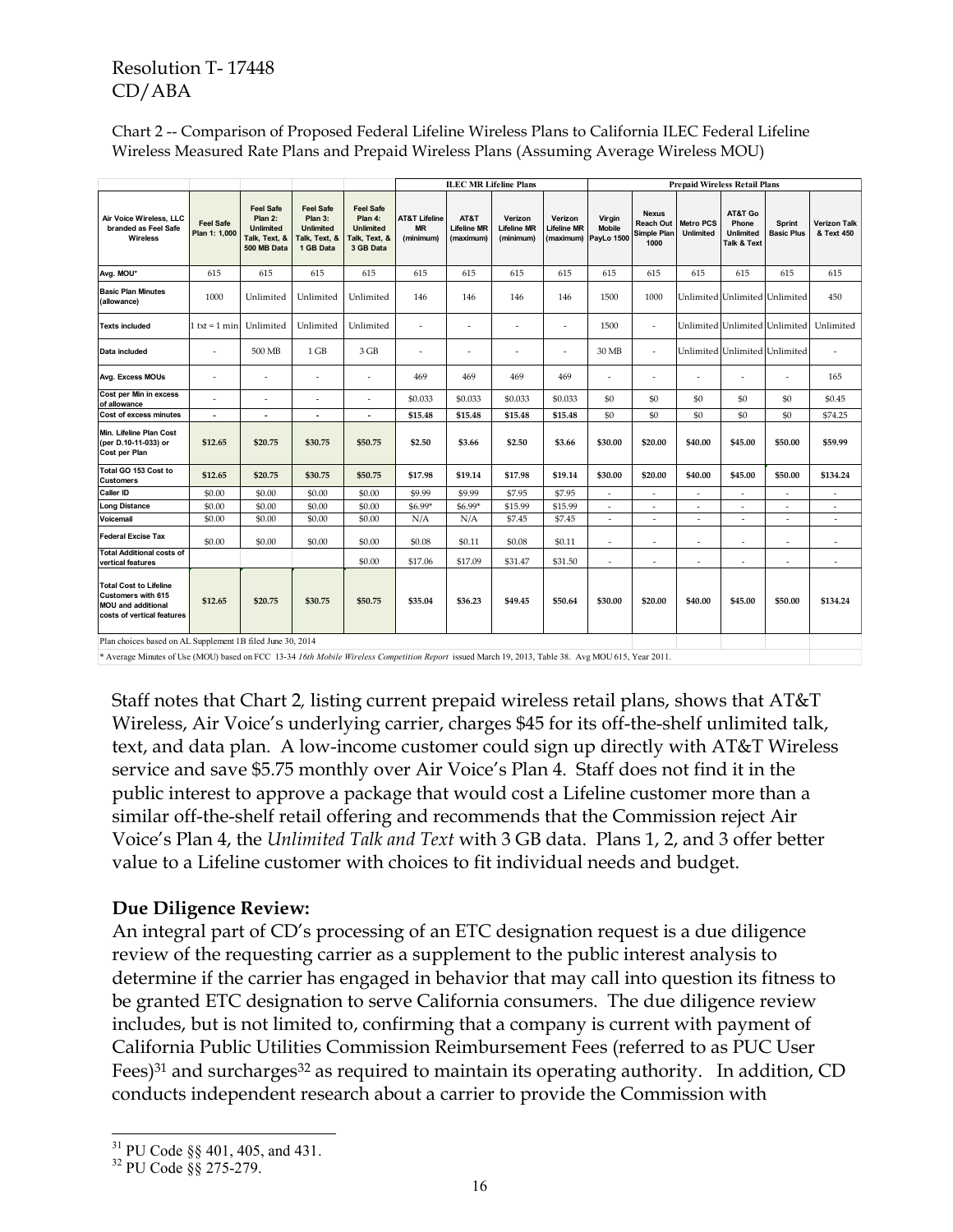background information that may be pertinent in deciding whether or not to grant the ETC designation request. Typical research methods are performing Lexis/Nexis legal resource searches, Google Internet searches, reviewing industry and trade publications, querying other governmental agencies (e.g. California Secretary of State for business registration), contacting the FCC and USAC, reviewing a company's history of operations, and contacting the Commission's Safety and Enforcement Division and Consumer Affairs Branch.

To continue its commitment to reduce waste, fraud, and abuse of the Lifeline program, CD requested data from Air Voice related to its recent history of duplicate enrollments to verify whether the company had effective internal controls and processes in place that identify duplicate sign ups. Air Voice had an intra-company duplicate rate of 0.09% based on its initial submission of Lifeline subscriber data in April 2014 to the National Lifeline Accountability Database (NLAD). CD believes that this is a very low error rate and reflects that the carrier's intra-company duplication errors are minimal. We also note that on a going-forward basis, the NLAD process will prohibit companies from entering the same name twice by blocking duplicate enrollment attempts via live Internet connections. Additionally, California's third party administrator has a system in place to verify new enrollments against existing California Lifeline subscribers to prevent duplicates from occurring on the front-end of the sign-up process.

CD's due diligence review of Air Voice did not uncover any fitness issues to deny approval of Air Voice's ETC request. We, therefore, believe Air Voice's ETC request is consistent with the public interest. Air Voice, however, is put on notice that should substantive issues emerge after this ETC is approved which raises public interest questions about Air Voice's operations, the Commission may pursue an enforcement action which may include fines, penalties, and the revocation of ETC designation and/or wireless identification registration authority.

#### **Safety Concerns:**

Although wireless phone service offers great mobility for consumers, there are safety concerns related to wireless mobile phone service and E-911 and/or 911 connection limitations. Where there is a lack of coverage, poor signal strength, or atmospheric or terrain conditions that affect connections, emergency calls may not be completed. In rural areas, for example, with spotty connectivity or interference (e.g. due to geographic or structural obstacles), wireless mobile resellers of wholesale facilities service cannot guarantee full, accessible emergency connections for their own direct customers. An incomplete emergency call can have devastating results. Given that E-911 and/or 911 safety is a common concern for all of California's wireless customers, CD staff recommends that Air Voice be required to fully and clearly inform prospective federal Lifeline wireless customers about safety concerns related to coverage limitations that may affect wireless mobile phone service access to E-911 and/or 911 in the event of an emergency. Such disclosures include, but are not limited to, printing clear statements on all marketing materials and postings on the company website in the form of information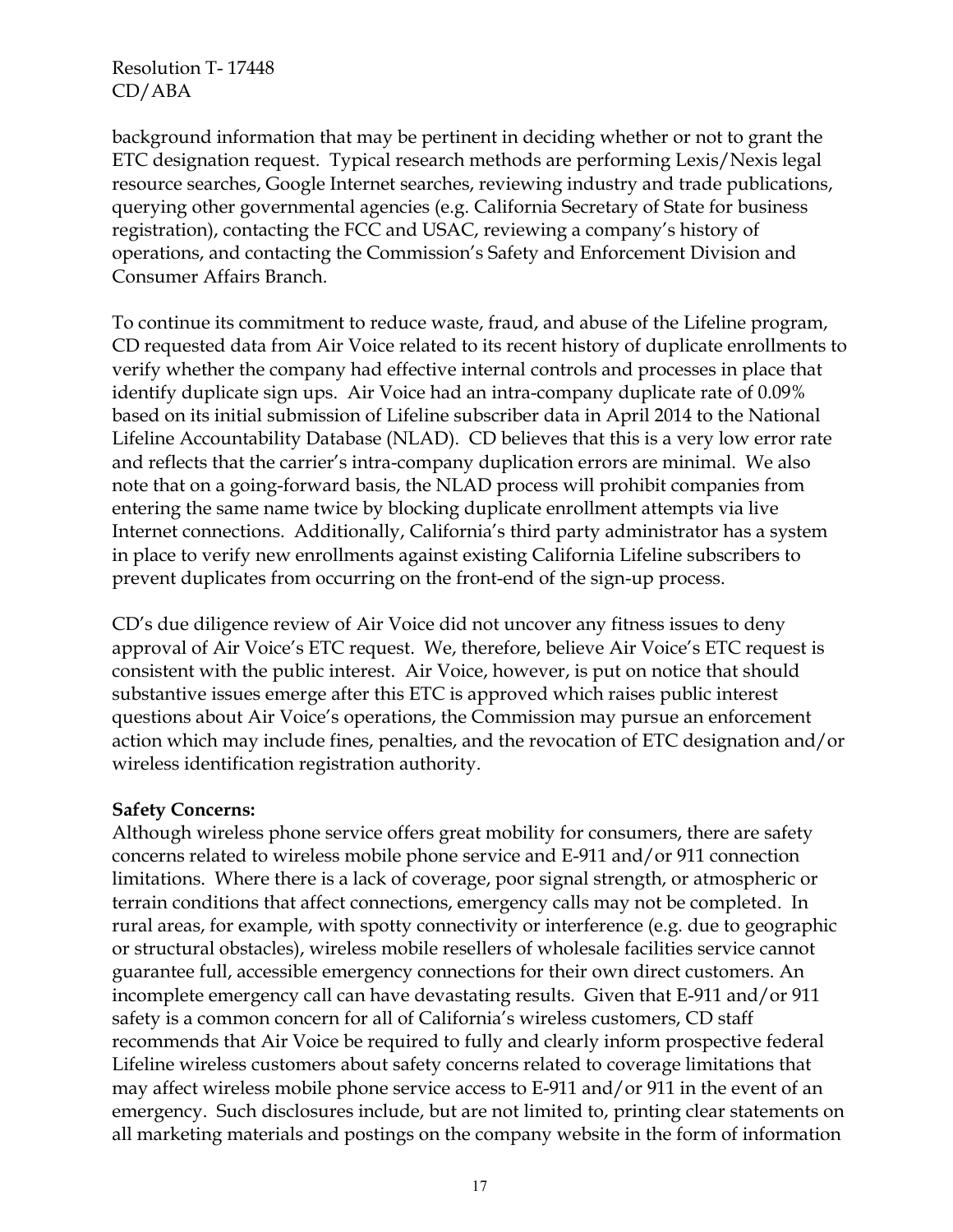content on webpages, footnotes, and/or listings on a *frequently asked questions* (FAQ) webpage.

## **Changes to Federal Lifeline Wireless Plans:**

Regarding changes to federal Lifeline wireless plan offerings, the prior policy has been that a wireless ETC in California must file a Tier II Advice Letter to request approval of any changes to these federal Lifeline wireless rate plans.<sup>33</sup> CD recommends that the Commission apply this rule only to Air Voice's Lifeline *1,000 Minute Plan* which is not based on a retail plan currently available to all prospective customers at the time of filing. Such request shall demonstrate that the change complies with Resolution T-17002, i.e. *Appendix A-Sections II-E: Local Usage* and *II-G. Public Interest Determination*, all applicable GO 153 rules, and pricing rules pursuant to D.10-11-033 or as modified and/or updated by subsequent Decisions and/or Resolutions effective at the time of the request.

For changes to Air Voice's *Unlimited Plans* 2 and 3 that are based on retail service offerings available to all prospective customers and not just to Lifeline customers, changes from one retail plan to another retail plan should be handled via an Information-Only filing, consistent and in compliance with General Order 96-B General Rules 3.9, 6.1, and 6.2, and Telecommunications Industry Rule 2. Since Air Voice offers both retail and Lifeline plans, any future changes to Air Voice's California federal Lifeline plans that are based on retail plans shall be noticed via an Information-Only filing.

# **Final Conclusions and Staff Recommendations:**

CD staff recommends conditional approval of the federal Lifeline wireless ETC designation Air Voice requests for the purpose of offering federal Lifeline wireless service in California in the service areas of the URF carriers, excluding the Small LEC service areas. CD staff specifically recommends conditional approval for Air Voice to offer these three plans:

- Plan 1: *1,000 Minute Plan* for \$12.65 per month, a retail value of \$21.90 less the \$9.25 federal support
- Plan 2: *Unlimited Talk & Text* with 500 MB data for \$20.75 per month, a retail value of \$30 less the \$9.25 federal support
- Plan 3: *Unlimited Talk & Text* with 1 GB data for \$30.75 per month, a retail value of \$40 less the \$9.25 federal support

CD staff does not recommend approval of Air Voice's Plan 4, *Unlimited Talk & Text* with 3 GB data costing \$50.75 because it would be more expensive than off-the-shelf retail plans (see Chart 2).

 $\overline{a}$ <sup>33</sup> Resolution T-17339 Ordering Paragraph 3.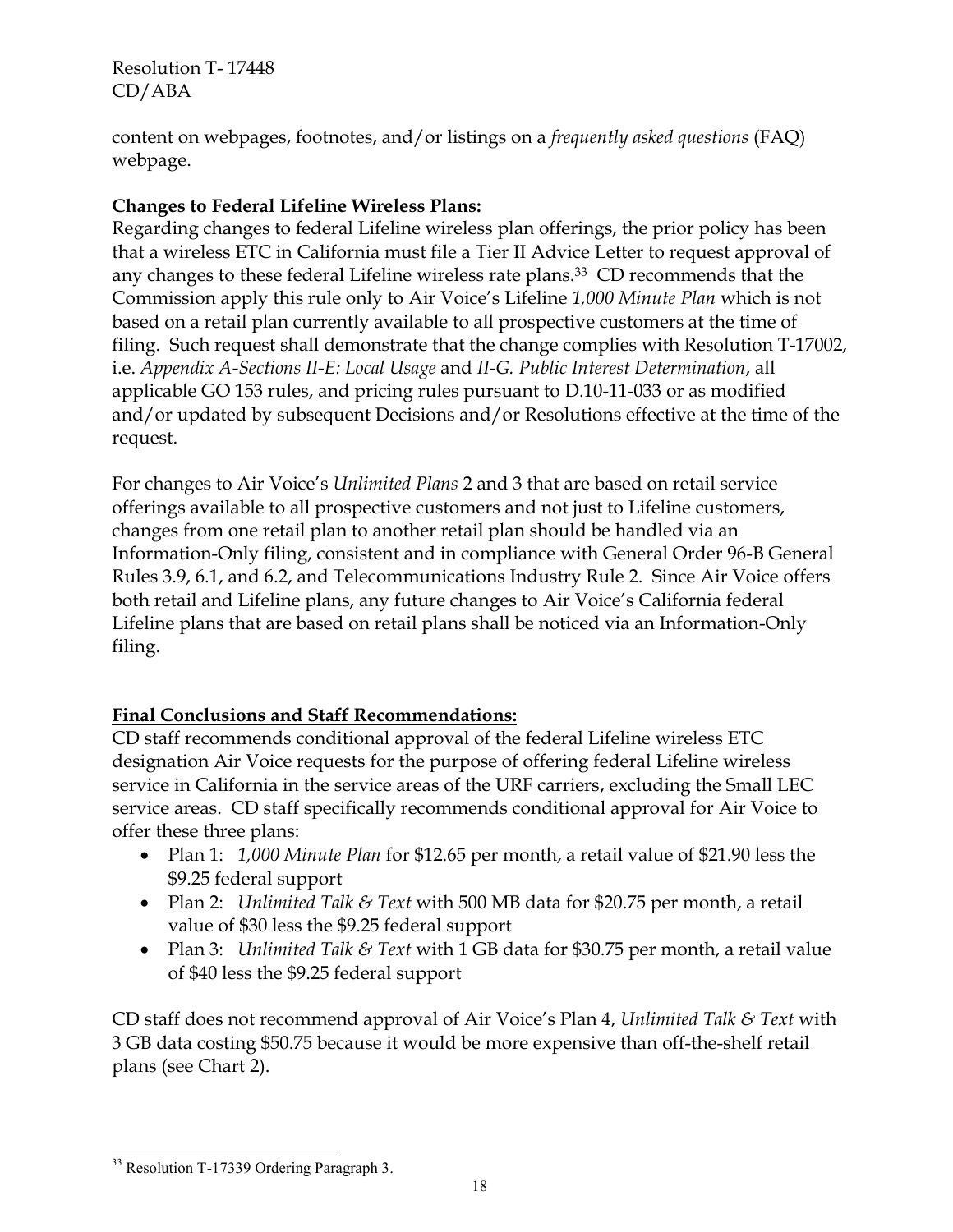Designation as a federal Lifeline ETC to commence federal Lifeline wireless operations in California requires full compliance with the following requirements:

- Air Voice will file required annual compliance reports with the FCC and the Commission, as directed;
- Air Voice will comply with 47 C.F.R. § 54.401(d) by filing the required information directly with USAC to certify that its federal Lifeline wireless plan meets federal requirements under the USAC administration. Air Voice is obligated to report within 30 days of receipt from USAC that compliance has been achieved via a letter to the Director of CD including a copy of the information submitted to USAC and a copy of Air Voice's certification of approval from the USAC;
- Air Voice will provide marketing materials to the CPUC California LifeLine staff for review prior to distribution and advertising;
- Air Voice will comply with CPUC User Fee and Public Purpose Program surcharge requirements. Failure to comply with fee and surcharge remittance requirements may lead to enforcement action including, but not limited to, revocation of Air Voice's ETC designation and/or wireless identification registration authority;
- Air Voice will file a copy of updated ZIP+4 code data list with the Director of CD and the California LifeLine Administrator; and,
- Air Voice will post safety-concerns about wireless telephone service coverage limitations on distributed materials and on its company website.

# **COMMENTS**

In compliance with P.U. Code § 311(g), the Commission emailed a notice letter on July 28, 2014, informing all parties on the eligible telecommunications carrier service list of the availability of this resolution for public comments at the Commission's website www.cpuc.ca.gov. The notice letter also informed parties that the final conformed resolution adopted by the Commission will be posted and available at this same website.

CD did not receive any comments on this resolution.

# **FINDINGS AND CONCLUSIONS**

- 1. Air Voice Wireless, LLC is a nationwide prepaid wireless service provider that uses wholesale network services from AT&T Wireless. Its principal offices are at 2425 Franklin Road, Bloomfield hills, Michigan, 48302.
- 2. On March 28, 2013, the Commission issued Air Voice Wireless, LLC its Wireless Identification Registration number U-4451-C allowing it to operate as a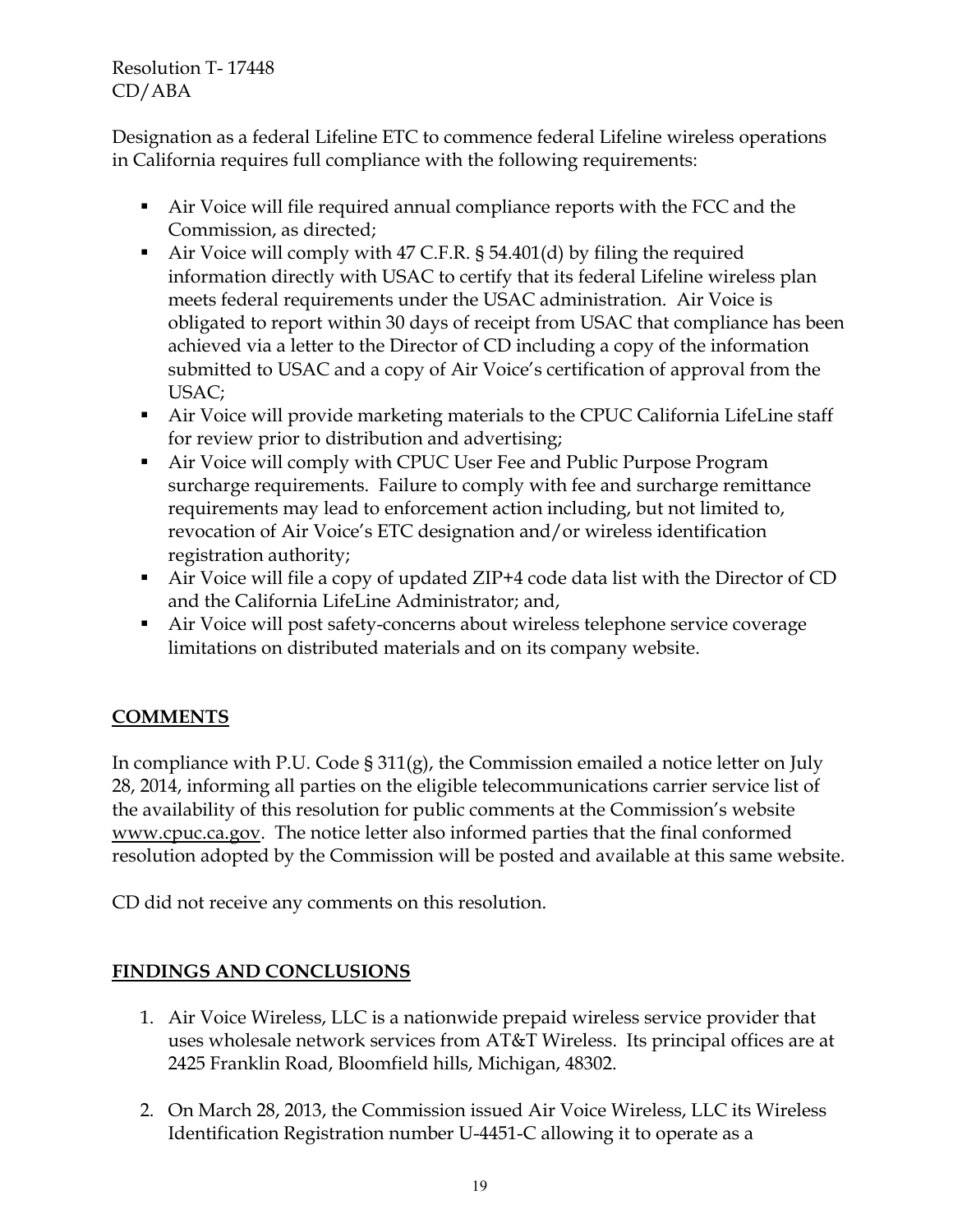> Commercial Mobile Radiotelephone Services (CMRS) provider to the public in California.

- 3. On July 17, 2013, Air Voice Wireless, LLC filed Tier III Advice Letter (AL) 1 requesting ETC designation to receive federal support to provide only federal Lifeline wireless service to consumers under the brand designation "*Feel Safe Wireless*" and proposed a prepaid federal Lifeline wireless plan of 250 minutes for \$0 per month.
- 4. Air Voice Wireless, LLC only seeks federal Lifeline support and does not seek federal high-cost fund support or California Lifeline fund support.
- 5. On May 5, 2014, Air Voice Wireless, LLC filed Advice Letter Supplement 1A requesting authority to offer California LifeLine wireless service consistent with Decision (D.)14-01-036.
- 6. On June 19, 2014, Air Voice Wireless, LLC withdrew Advice Letter Supplement 1A pursuant to General Order 96-B General Rule 7.5.1 which allows supplements to make major changes to the advice letter requesting federal Eligible Telecommunications Carrier designation. The requested relief in Supplement 1A, California LifeLine authority, must be handled in a separate advice letter request.
- 7. On June 30, 2014, Air Voice Wireless, LLC filed Advice Letter Supplement 1B requesting to remove the *250 Minute Plan* and add the following four Lifeline plans and pricing:
	- Plan 1: *1,000 Minute Plan* for \$12.65 per month, a retail value of \$21.90 less the \$9.25 federal support
	- Plan 2: *Unlimited Talk & Text* with 500 MB data for \$20.75 per month, a retail value of \$30 less the \$9.25 federal support
	- Plan 3: *Unlimited Talk & Text* with 1 GB data for \$30.75 per month, a retail value of \$40 less the \$9.25 federal support
	- Plan 4: *Unlimited Talk & Text* with 3 GB data for \$50.75 per month, a retail value of \$60 less the \$9.25 federal support
- 8. For customers with the *1,000 Minute Plan*, additional minutes can be purchased as 100 minutes in a \$10 refill or 250 minutes in a \$20 refill. The cost of voice calls in both refills is \$0.10 per minute, text and multimedia messages (MMS) are \$0.10 per minute, and data/web use costs \$0.33 per MB.
- 9. On July 9, 2014, Air Voice Wireless, LLC filed Advice Letter Supplement 1C correcting its compliance with General Order 153 and requesting waivers from service elements (4), (10), (11), (12), (15), (19), and (20).
- 10. Communications Division recommends requiring Air Voice, LLC to file federal compliance reports (e.g., Form 481, etc.) annually with the Federal Communications Commission and the Commission as directed.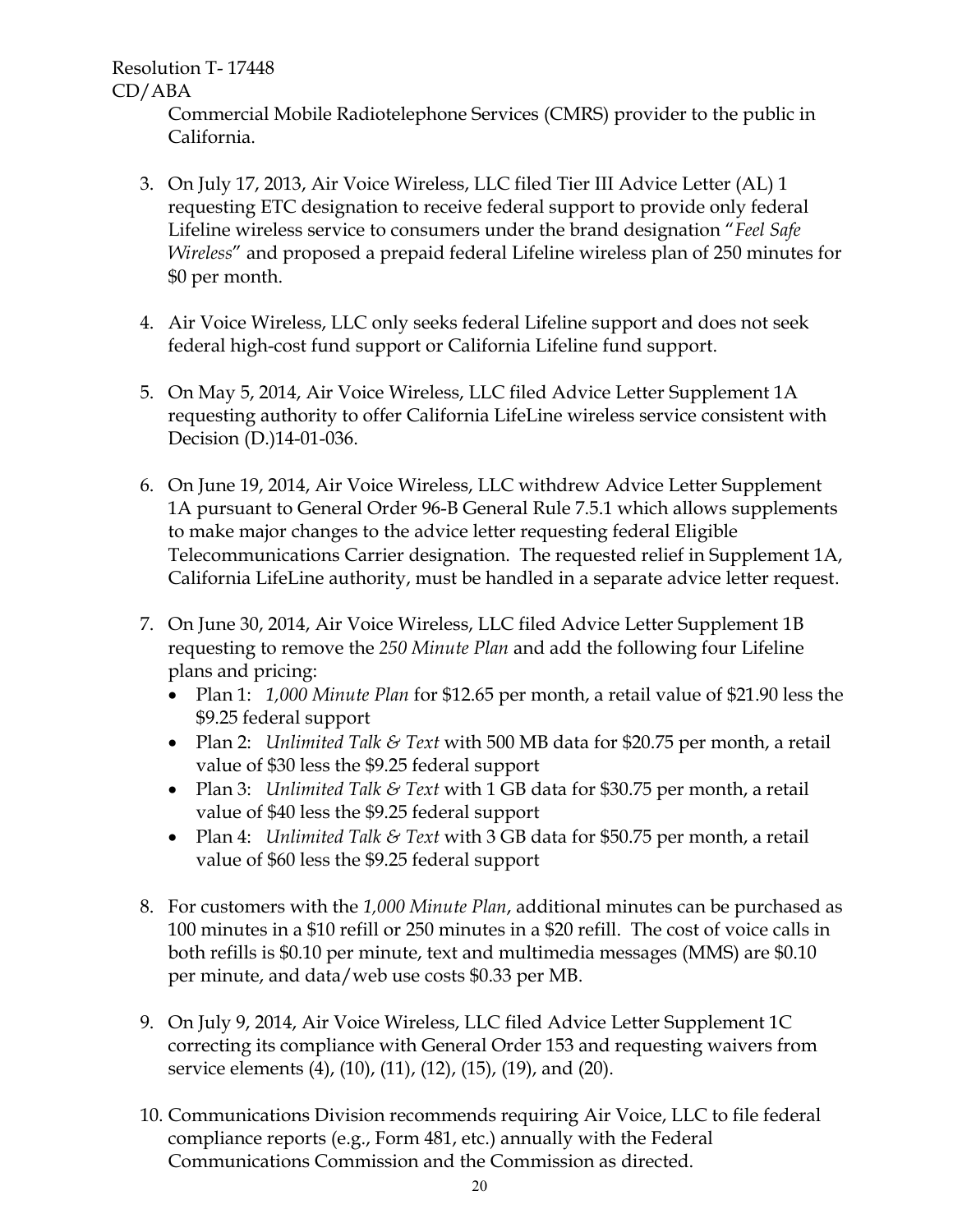- 11. Air Voice Wireless, LLC will file the required service plan information pursuant to 47 C.F.R. § 54.401(d) with the Universal Service Administrative Company (USAC). USAC will review the service plans to ensure they meet the federal Lifeline requirements. Once accepted, a copy of the information submitted to USAC and a copy of Air Voice Wireless, LLC's certification of approval from the USAC shall be provided to the Communications Division Director within 30 days of receipt from USAC.
- 12. Air Voice Wireless, LLC meets the Federal Communications Commission's Eligible Telecommunications Carrier requirements.
- 13. Air Voice Wireless, LLC requested a waiver of seven California LifeLine service elements: (4) the ability to receive free incoming calls, (10) customer choice of local flat-rate service or measured-rate service; (11) free provision of one directory listing per year, (12) availability of free white pages telephone directory, (15) free access to 800 and 800-like toll-free numbers, (19) free access to toll-blocking service, and (20) free access to toll-control service.
- 14. It is reasonable to grant waivers for California LifeLine elements (4), (10), (11), (12), and (15) because they do not apply to wireless service providers but to providers of wireline services; the Commission has granted such waivers in the past. Likewise, it is reasonable to grant waivers to elements (19) and (20) because they do not apply to Air Voice Wireless, LLC's proposed service plans since there is no distinction between local and long distance calling.
- 15. Air Voice Wireless, LCC commits to comply with General Order 153's application, verification, and renewal processes to establish customer eligibility with the California LifeLine Administrator and will not offer federal Lifeline wireless plans to customers until the California LifeLine Administrator approves their Lifeline eligibility.
- 16. Air Voice Wireless, LLC will label clearly its wireless offerings as "*federal Lifeline service*" to minimize customer confusion between the California LifeLine and federal Lifeline programs and to provide copies to Communications Division of all marketing materials including, but not limited to, customer service representative scripts, internet marketing, and posters and brochures, for CPUC California LifeLine staff to review and approval prior to publication and distribution. We find this recommendation reasonable and adopt it.
- 17. Air Voice Wireless, LLC commits to comply with CPUC User Fee and Public Purpose Program surcharge requirements. Failure to comply with fee and surcharge remittance requirements may lead to enforcement action including, but not limited to, revocation of Air Voice Wireless, LLC's Eligible Telecommunications Carrier designation and/or wireless identification registration authority.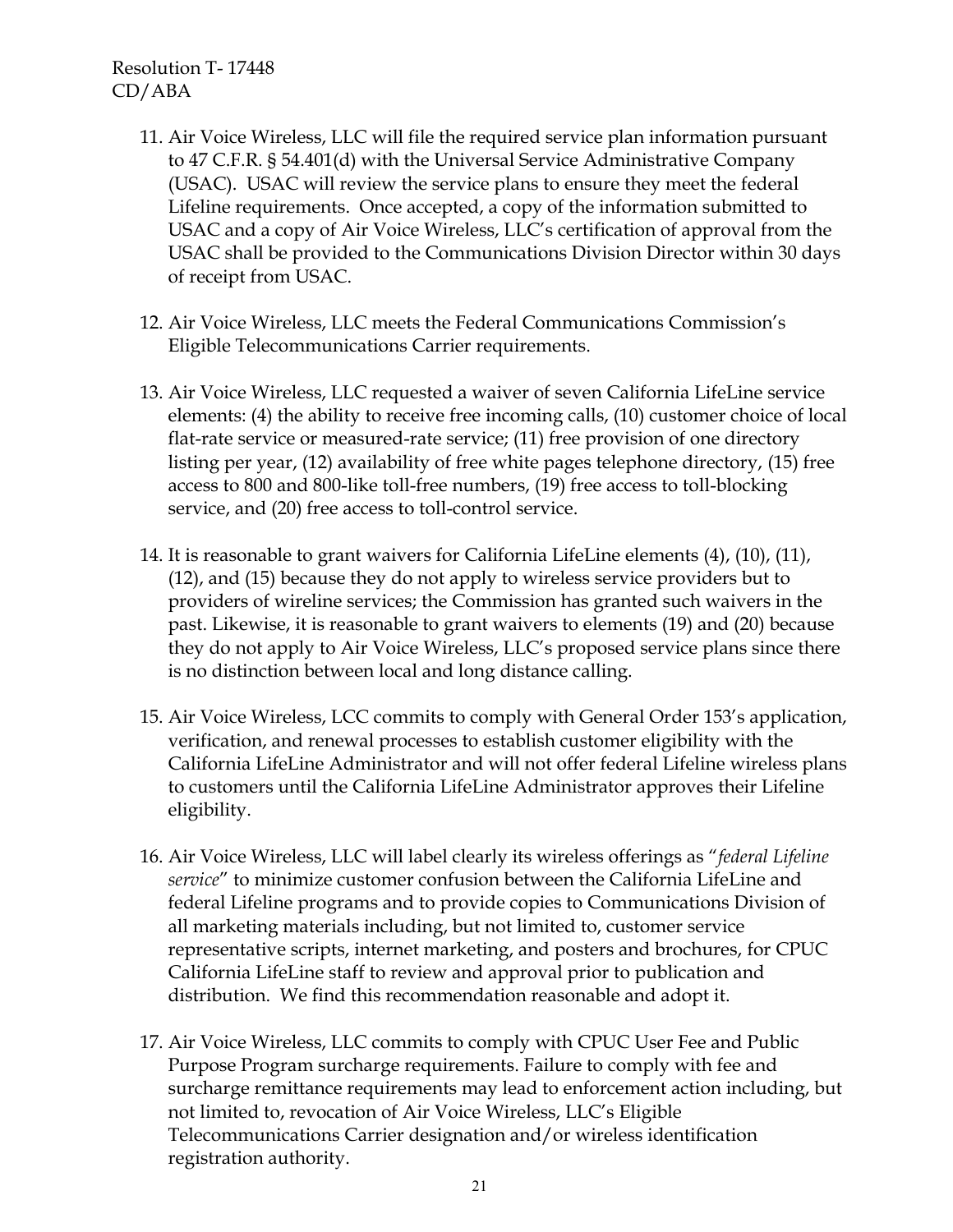- 18. Air Voice Wireless, LLC will utilize the ZIP+4 code data of the Small LECs' service areas to ensure that current customers of the Small LECs are not accepted as its federal Lifeline customers. We find this recommendation reasonable and adopt it.
- 19. Communications Division recommends requiring the Small LECs, within 30 days of the effective date of this resolution, to provide Air Voice Wireless, LLC an updated ZIP+4 code data in their corresponding service areas. Communications Division recommends that the Small LECs also be required to provide, on an asneeded basis, any update to the ZIP+4 code data to Air Voice Wireless, LLC, as with all other wireless designated ETCs in California.
- 20. Air Voice Wireless, LLC will file a copy of any updated ZIP+4 code data with the Communications Division Director and the California LifeLine Administrator (CLA). The ZIP+4 code data shall be provided in an MS Excel file (xls) format via email to the CD director. The Small LECs shall provide the CLA the ZIP+4 code data in a format specified by the CLA.
- 21. The Commission should rely on the Small LECs to monitor whether Air Voice Wireless, LLC, or any other wireless carrier, is providing federal Lifeline wireless service to any current Small LECs customers. The Small LECs can raise any related concerns about Air Voice Wireless, LLC, or any other wireless carrier's behavior or practices in the Small LECs' service areas, for Commission review. If the matter cannot be resolved informally, the Small LECs can file a formal complaint with the Commission.
- 22. Air Voice will file another Tier III advice letter requesting authority to expand its ETC wireless service area consistent with the approach taken in Virgin Mobile's resolution T-17284 (May 5, 2011).
- 23. Communications Division finds that Air Voice Wireless LLC's proposed federal Lifeline wireless plans meet Federal criteria for public interest determination with increased competitive choice, convenience, security with mobility, ability to purchase additional usage, and ability to send and receive text messages in a prepaid plan.
- 24. Communications Division finds these Air Voice Wireless, LLC's federal Lifeline wireless plans to have equal or better value in its Lifeline plan pricing for lowincome customers:
	- Plan 1: *1,000 Minute Plan* for \$12.65 per month, a retail value of \$21.90 less the \$9.25 federal support
	- Plan 2: *Unlimited Talk & Text* with 500 MB data for \$20.75 per month, a retail value of \$30 less the \$9.25 federal support
	- Plan 3: *Unlimited Talk & Text* with 1 GB data for \$30.75 per month, a retail value of \$40 less the \$9.25 federal support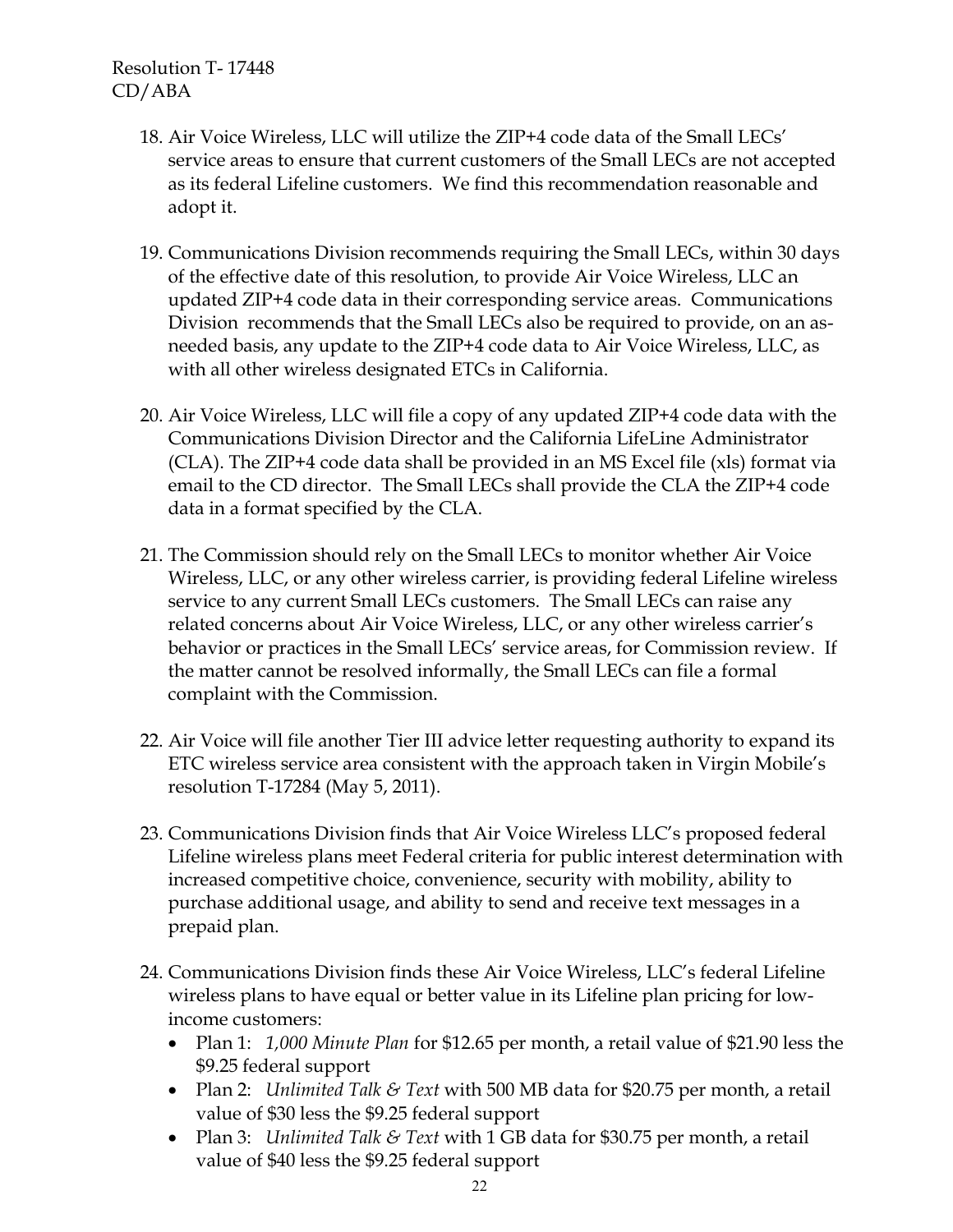- 25. Communications Division finds Plan 4, the *Unlimited Talk & Text* with 3 GB data for \$50.75 per month (a retail value of \$60 less the \$9.25 federal support), too expensive when compared to other comparable off-the-shelf plans offered by other wireless carriers and does not recommend approval.
- 26. Communications Division conducted due diligence reviews to determine Air Voice Wireless, LLC's fitness as it relates to customer protection and found no fitness issues.
- 27. The Commission may pursue an enforcement action which may include fines, penalties, and the revocation of ETC designation and/or wireless identification registration authority should substantive issues emerge after this ETC is approved which raises public interest questions about Air Voice Wireless, LLC's operations.
- 28. For public safety reasons, Air Voice Wireless, LLC will inform Lifeline customers of safety concerns related to coverage limitations that may affect wireless mobile service, including E-911/911 emergency calls. Disclosures include, but are not limited to, printing clear statements on all marketing materials and postings on the company website in the form of information content on webpages, footnotes, and/or listings on a *frequently asked questions* (FAQ) webpage.
- 29. Communications Division recommends that the Commission's Eligible Telecommunications Carrier rule requiring a Tier II Advice Letter to request approval for any future changes to the federal Lifeline wireless plan approved in this Resolution be applied only to Air Voice Wireless, LLC's Lifeline Plan 1 that is not based on a retail plan currently available to all prospective customers at the time of filing. Such request shall demonstrate that the change complies with Resolution T-17002, i.e. *Appendix A-Sections II-E: Local Usage* and *II-G. Public Interest Determination*, all applicable General Order 153 rules, and pricing rules pursuant to Decision 10-11-033 or as modified and/or updated by subsequent Decisions and/or Resolutions effective at the time of the request. We find Communications Division's recommendation reasonable and adopt it.
- 30. For changes to Air Voice Wireless, LLC's Lifeline Plans 2 and 3 that are based on retail service offerings available to all prospective customers, not just Lifeline customers, changes from one retail plan to another retail plan should be handled via an Information-Only filing, consistent and in compliance with General Order 96-B General Rules 3.9, 6.1, and 6.2, and Telecommunications Industry Rule 2.
- 31. On July 28, 2014, the Commission emailed a draft of this resolution to the eligible telecommunications carrier service list for public comments.
- 32. Communications Division did not receive any comments on this resolution.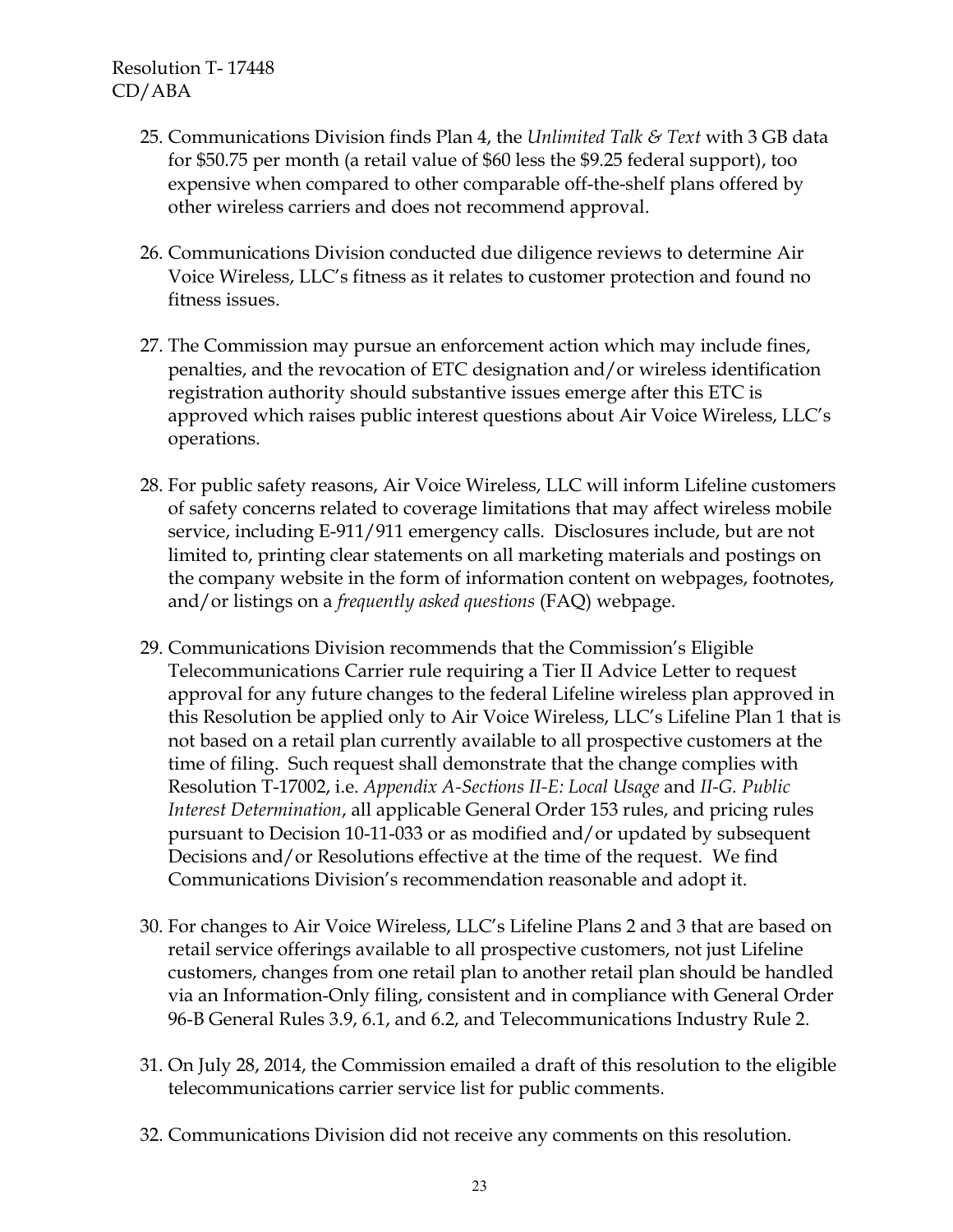## **THEREFORE, IT IS ORDERED** that:

- 1. The Commission conditionally approves Air Voice Wireless, LLC (U-4451-C) to be an eligible telecommunications carrier (ETC) designated to provide federal Lifeline wireless service under the brand designation "*Feel Safe Wireless*" throughout California in the service areas of the uniform regulatory framework carriers, excluding the small local exchange carrier (Small LECs) service areas.
- 2. Air Voice shall file another Tier III advice letter requesting authority to expand its ETC wireless service area consistent with the approach taken in Virgin Mobile's resolution T-17284 (May 5, 2011).
- 3. Air Voice Wireless, LLC's ETC designation approval shall be contingent upon the following: 1) Air Voice, LLC shall file required annual compliance reports with the Federal Communications Commission and this Commission, 2) Air Voice Wireless, LLC shall submit to the Communications Division Director a copy of the information submitted to Universal Service Administrative Company and a copy of Air Voice Wireless, LLC's certification of approval from the USAC within 30 days of receipt from USAC of its compliance with 47 C.F.R. § 54.401(d) related to its federal Lifeline wireless plan; 3) the review by the CPUC California LifeLine staff of Air Voice Wireless, LLC's marketing materials prior to distribution and publication; and, 4) Air Voice Wireless, LLC shall note clearly wireless mobility safety content on all distributed federal Lifeline materials and on the company website.
- 4. Air Voice Wireless, LLC shall offer these three federal Lifeline wireless service plans under the brand designation "*Feel Safe Wireless*":
	- Plan 1: *1,000 Minute Plan* for \$12.65 per month, a retail value of \$21.90 less the \$9.25 federal support
	- Plan 2: *Unlimited Talk & Text* with 500 MB data for \$20.75 per month, a retail value of \$30 less the \$9.25 federal support
	- Plan 3: *Unlimited Talk & Text* with 1 GB data for \$30.75 per month, a retail value of \$40 less the \$9.25 federal support

For customers with the *1,000 Minute Plan*, additional minutes can be purchased as 100 minutes in a \$10 refill or 250 minutes in a \$20 refill. The cost of voice calls in both refills is \$0.10 per minute, text and multimedia messages (MMS) are \$0.10 per minute, and data/web use costs \$0.33 per MB.

5. Air Voice Wireless, LLC shall use a Tier II Advice Letter to request approval for any future changes to its federal Lifeline wireless Plan 1 approved in this Resolution because it is not based on a currently available retail plan offering. Such request shall demonstrate that the change complies with Resolution T-17002, i.e. *Appendix A-Sections II-E: Local Usage* and *II-G. Public Interest Determination*, all applicable General Order 153 rules, and pricing rules pursuant to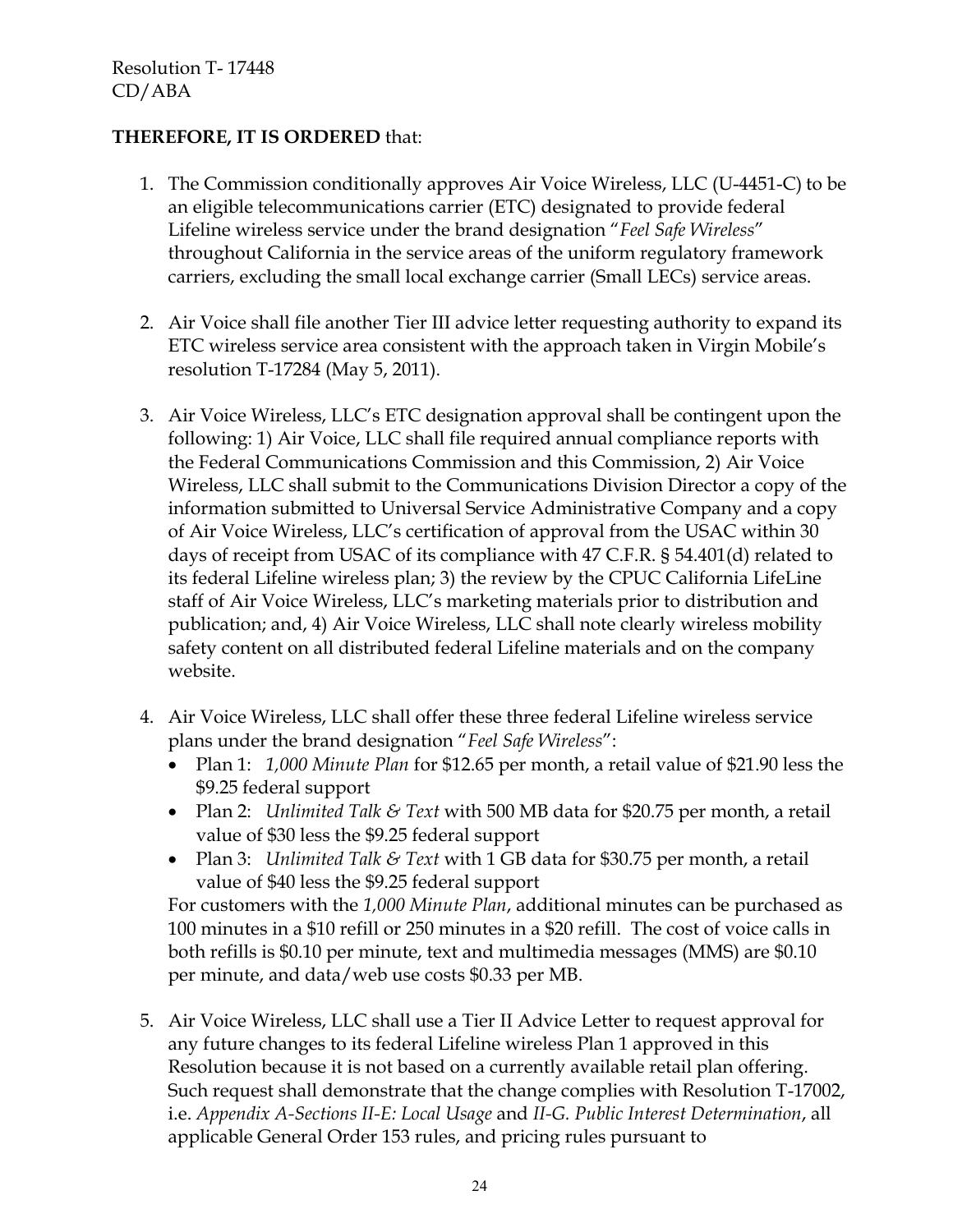Decision 10-11-033 or as modified and/or updated by subsequent Decisions and/or Resolutions effective at the time of the request.

- 6. Air Voice Wireless, LLC shall file an Information-Only filing, consistent and in compliance with General Order 96-B General Rules 3.9, 6.1, and 6.2, and Telecommunications Industry Rule 2, for changes to its federal Lifeline Plans 2 and 3 because they are based on retail service offerings available to all prospective customers.
- 7. Air Voice Wireless, LLC shall comply with General Order 153's enrollment application, verification, and renewal processes under the review of the California LifeLine Administrator which establishes customer eligibility.
- 8. Air Voice Wireless, LLC shall be authorized waivers for these seven requested service elements of California LifeLine: (4) the ability to receive free incoming calls, (10) customer choice of local flat-rate service or measured-rate service; (11) free provision of one directory listing per year, (12) availability of free white pages telephone directory, (15) free access to 800 and 800-like toll-free numbers, (19) free access to toll-blocking service, and (20) free access to toll-control service.
- 9. Air Voice Wireless, LLC shall label clearly its offerings as "*federal Lifeline service"* to minimize customer confusion between the California LifeLine and federal Lifeline programs and shall provide copies of all marketing materials including, but not limited to, customer service representative scripts, internet marketing, and posters and brochures for Communications Division's California LifeLine staff review and approval prior to distribution of marketing publications.
- 10. Air Voice shall post safety-concerns related to coverage limitations that may affect wireless mobile service, including E-911/911 emergency calls, on distributed materials and on its company website.
- 11. Air Voice Wireless, LLC shall implement the ZIP+4 codes to screen customers and ensure that current customers of the Small LECs are not accepted as federal Lifeline wireless customers with Air Voice Wireless, LLC.
- 12. The Small LECs shall be required to provide Air Voice Wireless, LLC, within 30 days of the effective date of this Resolution, the same as with all other active wireless ETCs, an updated list of the ZIP+4 code data in their service areas. The Small LECs also shall be required to provide on an as-needed basis any update to the ZIP+4 code data to Air Voice Wireless, LLC, the same as with all other active wireless designated ETCs in California. A copy of any updated ZIP+4 code data shall be filed with the Communications Division Director and the California LifeLine Administrator. The ZIP+4 code data shall be provided in an MS Excel file (.xls) format via email to the Communications Division Director. The Small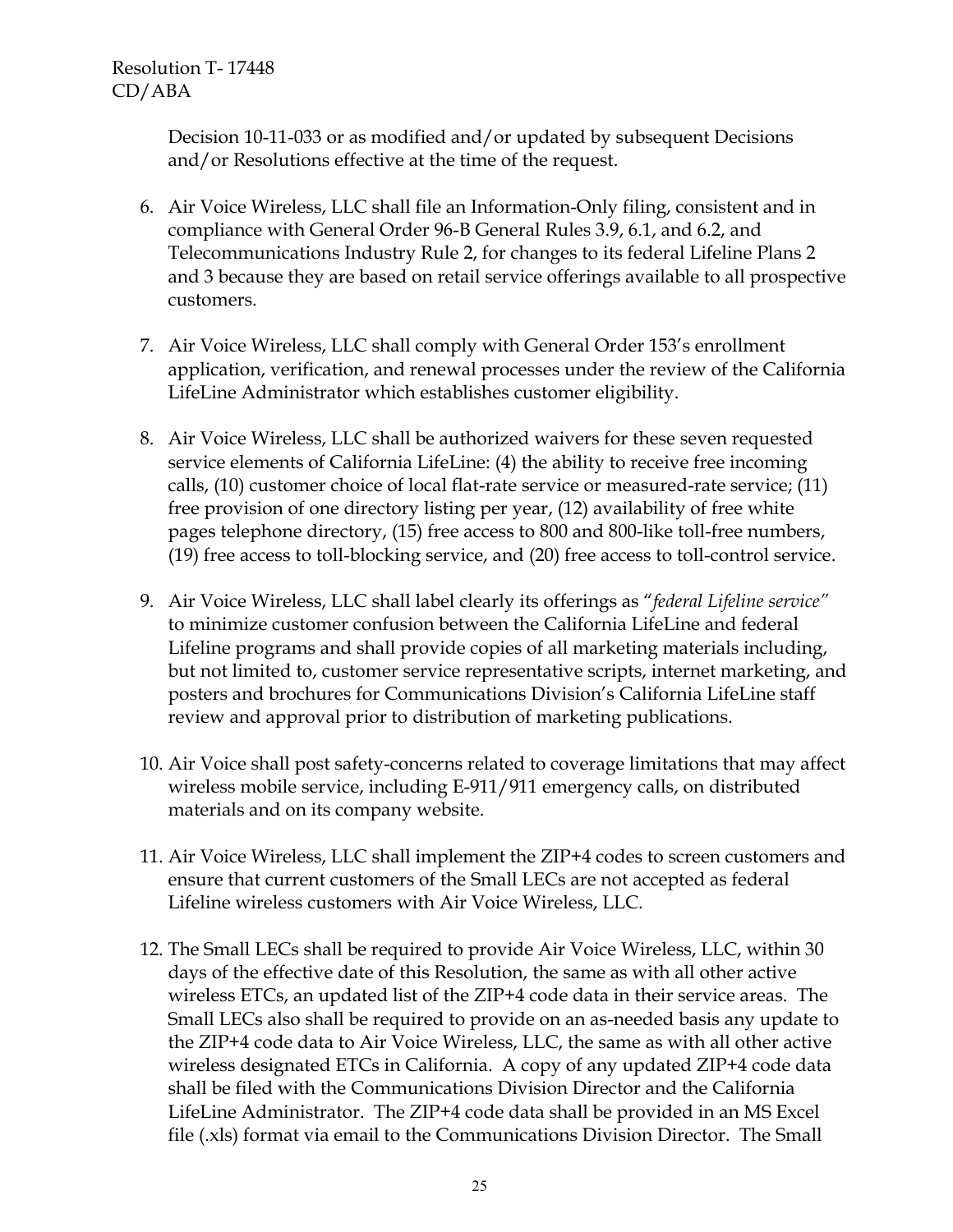LECs shall provide the CLA the ZIP+4 code data in a format specified by the CLA.

- 13. The Small LECs shall monitor for instances where they believe Air Voice Wireless, LLC, as with all other active wireless carriers, is providing federal Lifeline wireless service to any Small LEC customers and can raise related concerns about Air Voice Wireless, LLC.'s, or any other wireless carrier's, behavior or practices in the small LEC service areas for Commission review. If the matter cannot be resolved informally, the Small LECs can file a formal complaint with the Commission.
- 14. Air Voice Wireless, LLC shall comply with Commission rules and regulations including the reporting and payment of Public Utilities Commission User Fees and Public Purpose Program surcharges. Failure to do so may result in the revocation of its ETC designation and wireless identification registration authority to operate in California.

This Resolution is effective today.

I certify that the foregoing resolution was duly introduced, passed, and adopted at a conference of the Public Utilities Commission of the State of California held on August 28, 2014, the following Commissioners voting favorably thereon:

/s/ Paul Clanon

PAUL CLANON Executive Director

 MICHAEL R. PEEVEY President MICHEL PETER FLORIO CATHERINE J.K. SANDOVAL CARLA J. PETERMAN MICHAEL PICKER Commissioners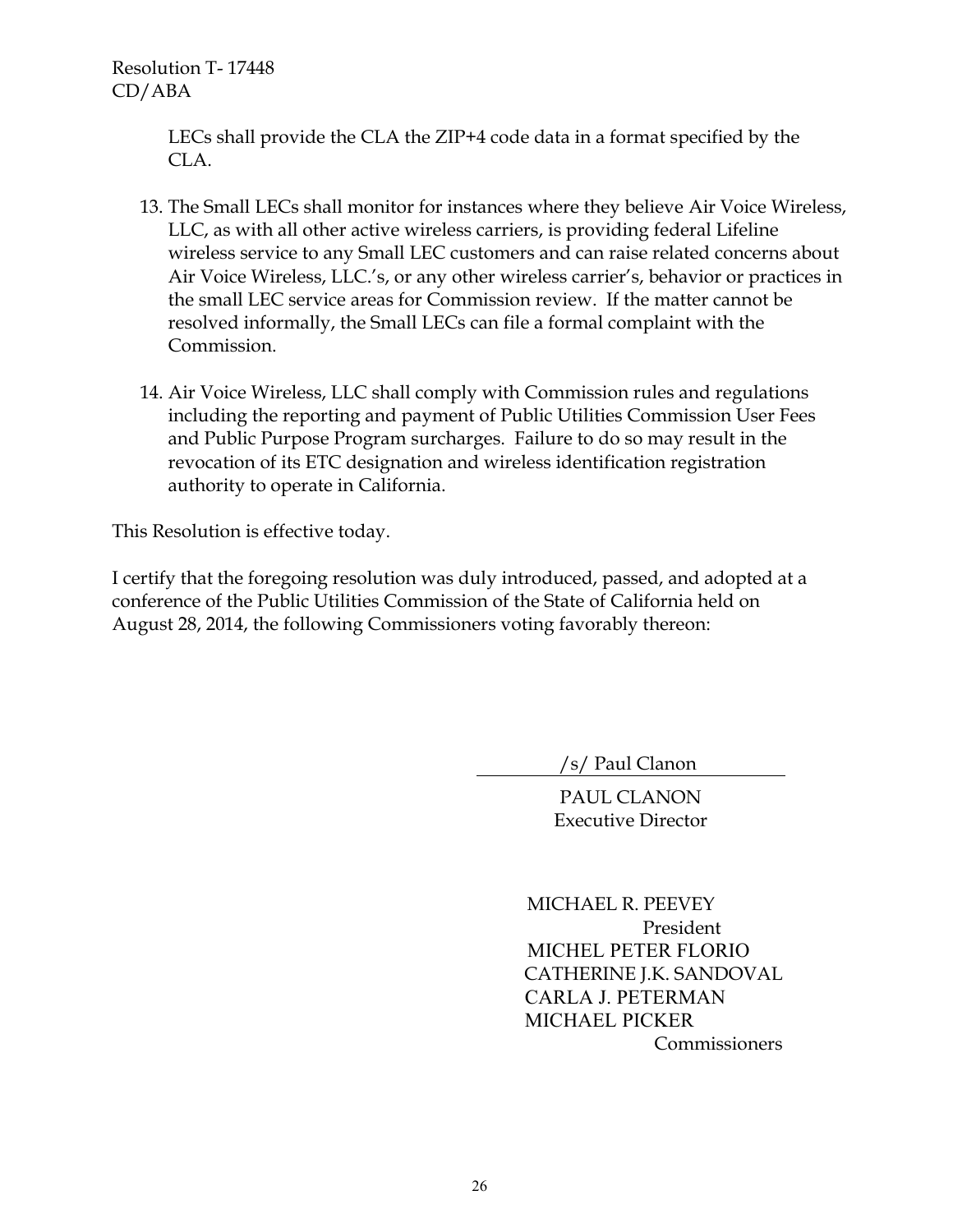> **APPENDIX A Resolution T-17448**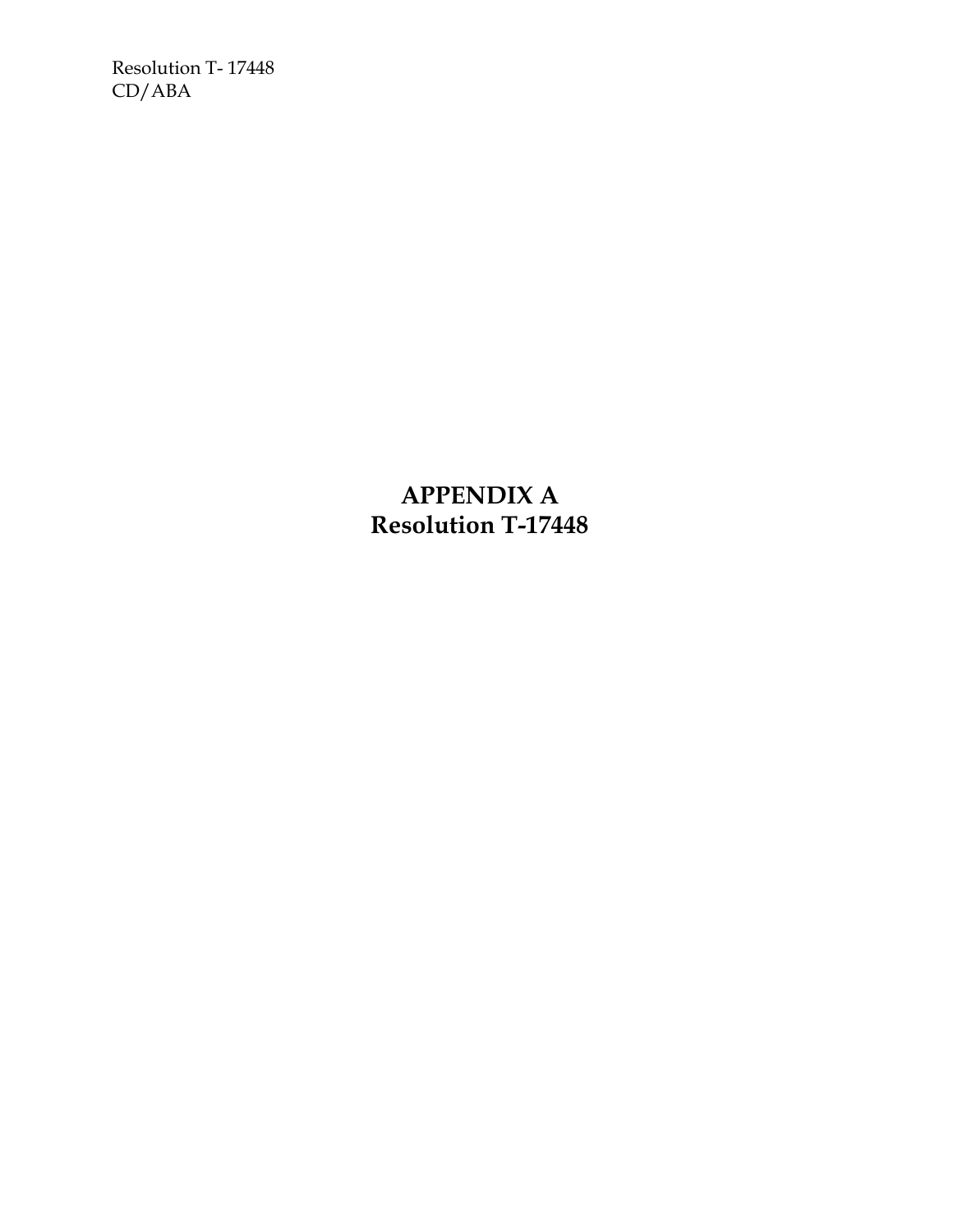## **Attachment A Resolution T-17448 Air Voice Wireless, LLC**

# **Proposed Service Area for Federal Lifeline Wireless ETC Service in California**